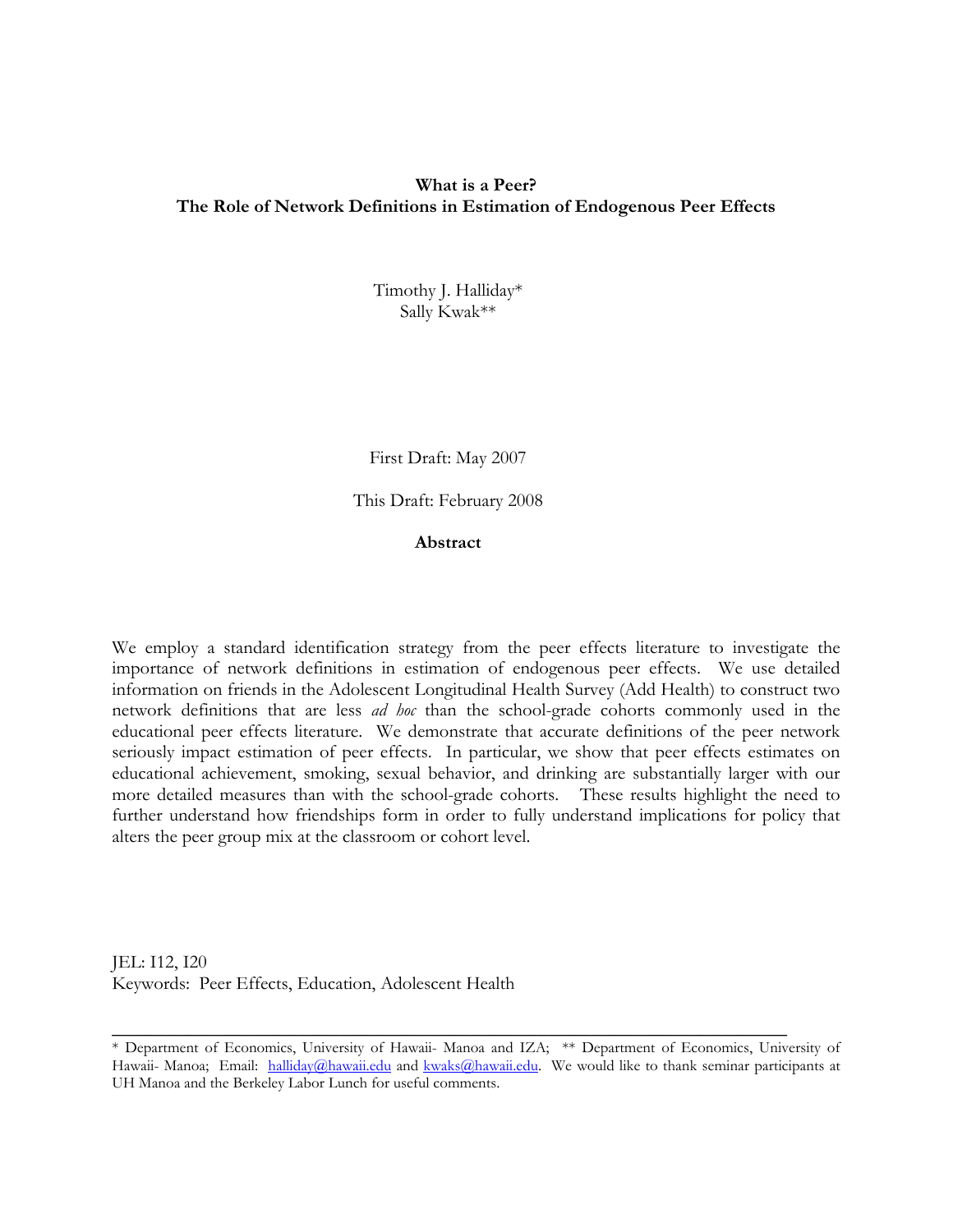#### **I. Introduction**

 The potential effect of peers and social networks on individual behavior is a source of debate in many policy contexts. Economists have explored effects of peers on school participation decisions (Cipollone and Rosolia, 2003; Gaviria and Raphael, 2001; Bobonis and Finan, 2006), on worker productivity (Mas and Moretti, 2006), on choice of medical school specialty (Arcidiacono and Nicholson, 2005), on utilization of prenatal care (Aizer and Currie, 2005), and on retirement savings behavior (Duflo and Saez, 2002) among others. Previous research addresses the difficult econometric issues in identifying social interactions. However, very few papers directly address the ad-hoc manner in which peer groups are often defined.

An informal sampling of the literature in educational peer effects shows the frequent use of school-grade cohorts as the peer group of interest (Appendix A). However, it is unclear whether school-grade cohorts are the true peer group in operation or whether they merely influence the composition of closer friendship ties, which in turn affect peer outcomes. There are relatively few examples of papers that do not use school-grade cohorts or classrooms as the relevant peer group. One important exception is work by Carell, Fullerton, Gilchrist and West (2007) which uses random assignment to squadrons in the U.S. Air Force Academy to identify peer effects. In this work, the use of the squadron as the relevant peer group is carefully justified. Foster (2006) also uses an alternative definition of peer group, "all students residing in rooms that are on the same wing of a residence hall floor as the given student," though it is less clear why this should be the correct peer group of interest. A fuller discussion of the policy relevance of such findings follows below.

In this paper, we use the Adolescent Health Survey (Add Health Data) to explore the way in which peer group definitions impact estimates of the effect of adolescent peers on propensities to achieve good grades in school, to smoke, to engage in risky sexual behavior and to drink. Our contributions are threefold. The first contribution is the estimation of peer effects using both self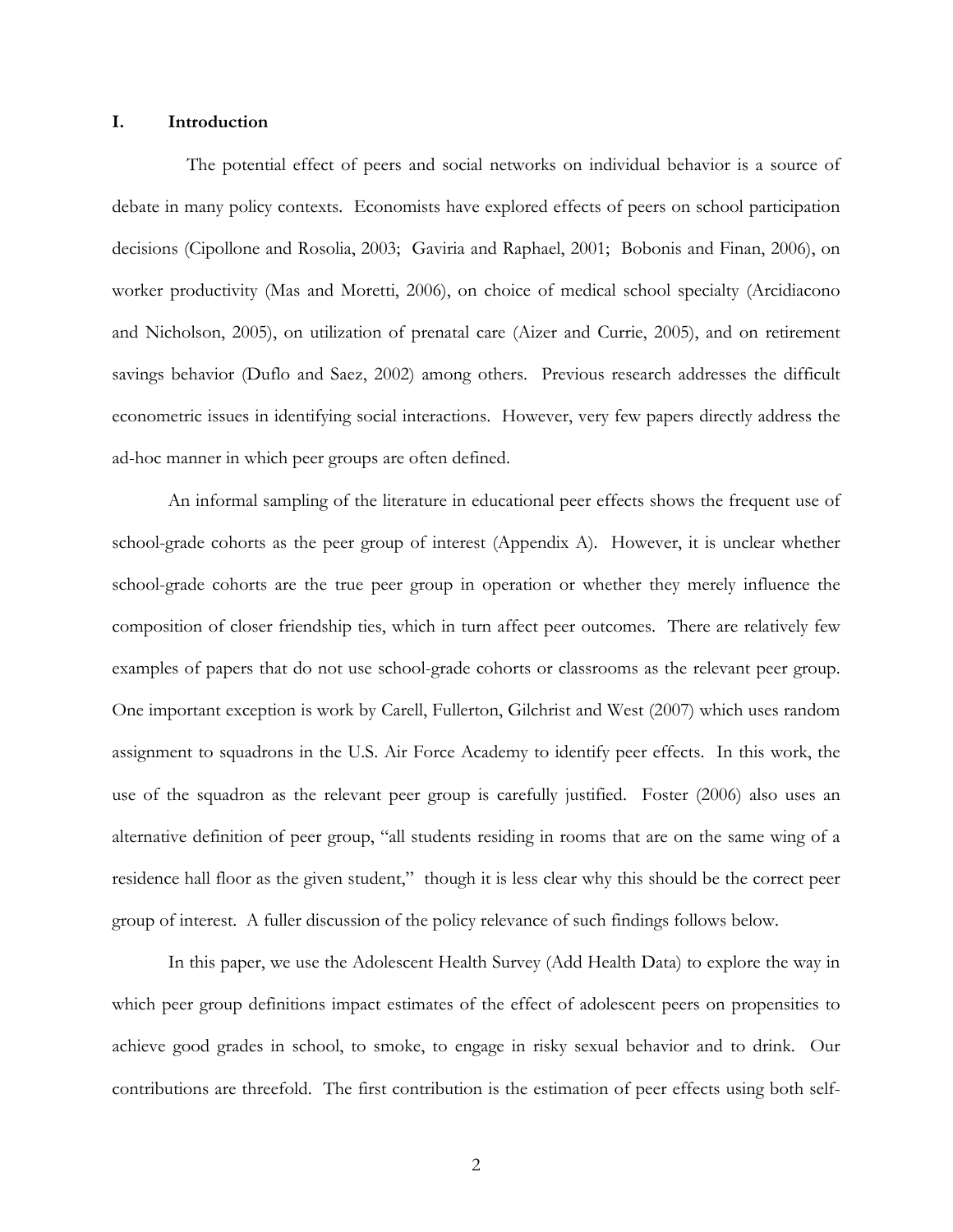reported friend groups and school-grade cohorts. Comparisons of estimates across network definitions within the same dataset have not yet been made in the literature. Our results suggest that behavior observed at the school-grade cohort level is essentially a reduced-form approximation of a two-step process in which students first sort themselves into peer groups and then behave in such a way that determines an outcome. As such, we argue the use of school-grade cohorts to estimate the full influence of peers on outcomes is flawed.

We further claim that the use of school-grade cohorts can lead to a number of serious econometric issues including: omitted variables bias, collinearity and weak instruments. For example, if the researcher specifies the network as a school-grade cohort, but does not address the substantial heterogeneity across schools by including a set of school dummy variables, the estimate of the endogenous peer effects will be contaminated by (among other factors) omitted school characteristics that are both positively correlated with the network's and the pupil's behavior. In the language of Manksi (1995), these are called correlated effects. Researchers often address this source of bias by controlling for fixed school characteristics but in so doing, reduce much of the variation in the network behavior.

Because of this collinearity between the network's behavior and the school fixed effects, we show that it is difficult to detect endogenous effects even if they are present. We believe this may be why some recent studies such as Foster (2006) and Arcidiacono and Nicholson (2005) fail to detect a relationship between own behavior and network background characteristics. Furthermore, school fixed effects may address the problem of correlated effects, but they do not address simultaneity bias, also known as "the reflection problem" (Manski, 2005). To address this problem, researchers often use instrumental variables analysis. However, if the instrument is specified at the level of the school-grade cohort and if school-fixed effects are included in the estimations, the instrument will be weak. We provide evidence for this assertion.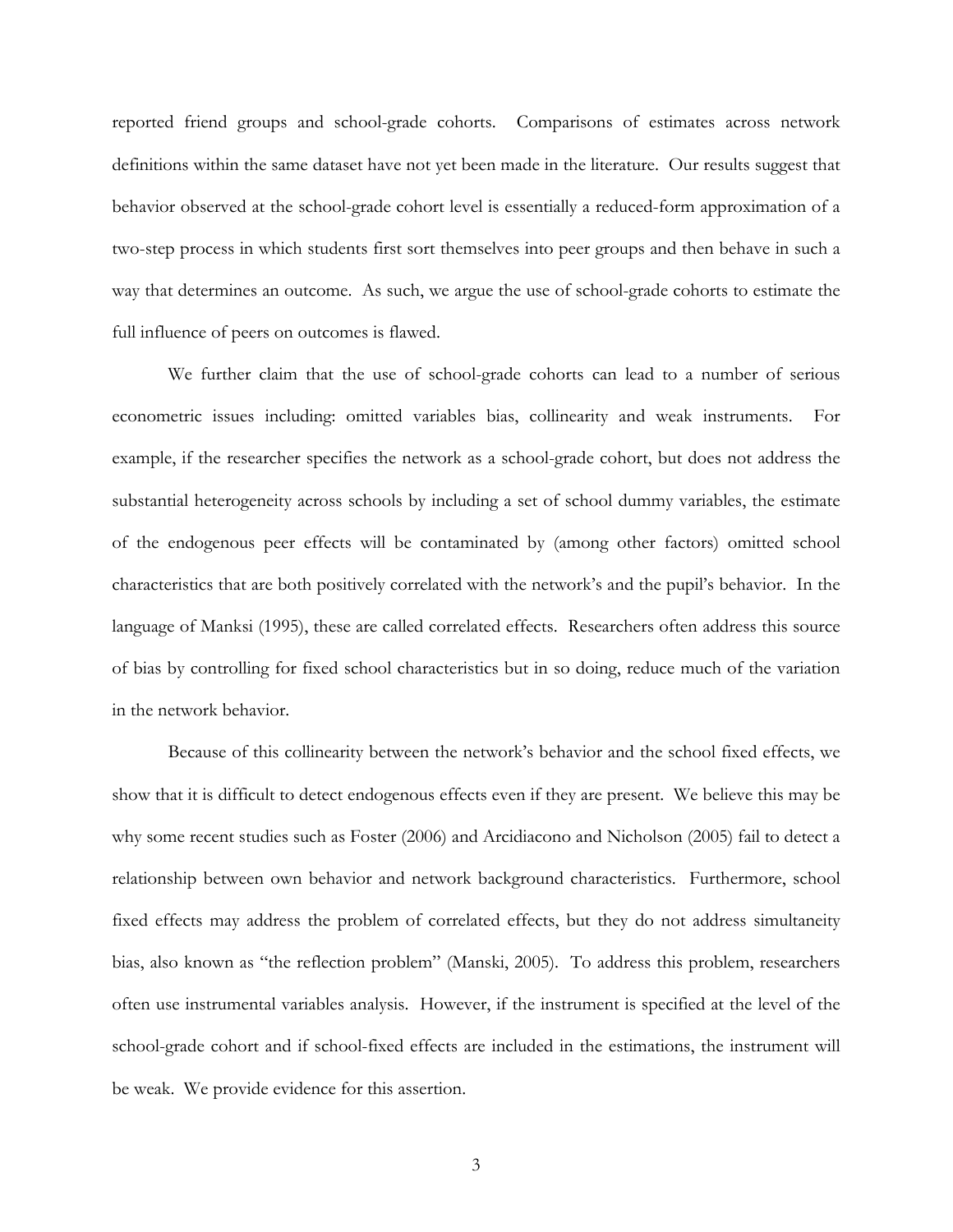The second contribution of this paper is that it is the first (of which we are aware) to explore alternative definitions of peer groups in a nationally representative sample of adolescents. Two papers which use alternative definitions of peer group, Sacerdote (2001), Kremer and Levy (2003), and Duncan et al (2005), use roommates at Dartmouth college and two large state universities as the peer groups of interest. The two papers cited above, Carrell et al (2007) and Foster (2006), examine a sample of college students at two select institutions of higher education, the U.S. Air Force Academy and the University of Maryland respectively. However, no such papers study alternative definitions of peer groups on nationally representative samples of adolescents. The third contribution is to add to a relatively sparse literature that examines the effect of peers on important adolescent health outcomes such as drinking, smoking, and sexual behavior. Hanushek et al (2003) notes, "due to limited outcome measures… all empirical work examines academic achievement. Many of the policy discussions and parental concerns focus on other outcomes including teen pregnancy, drug use… to name a few." Our paper fills this gap in the literature.

Unfortunately, the effort to estimate peer effects is complicated by a number of other empirical issues as well. These empirical issues are outlined most comprehensively in Charles Manski's seminal work (1995) and we borrow heavily from his framework to model our problem in the following sections. In particular, it is difficult to separately identify the endogenous peer effect from other contextual and correlated effects. For example, when we observe correlations between individual and peer group GPA's, we are not always able to discern whether this correlation arises because 1) individuals who get good grades tend to associate with friends who also get good grades, or 2) individuals are influenced by their peers to get good grades. If the first, policy affects only the outcomes of the targeted individuals, if the second, policy has an impact on outcomes that is magnified by a social multiplier effect. Though we focus on the errors in estimation brought on by defining the peer group incorrectly, we also address these identification issues.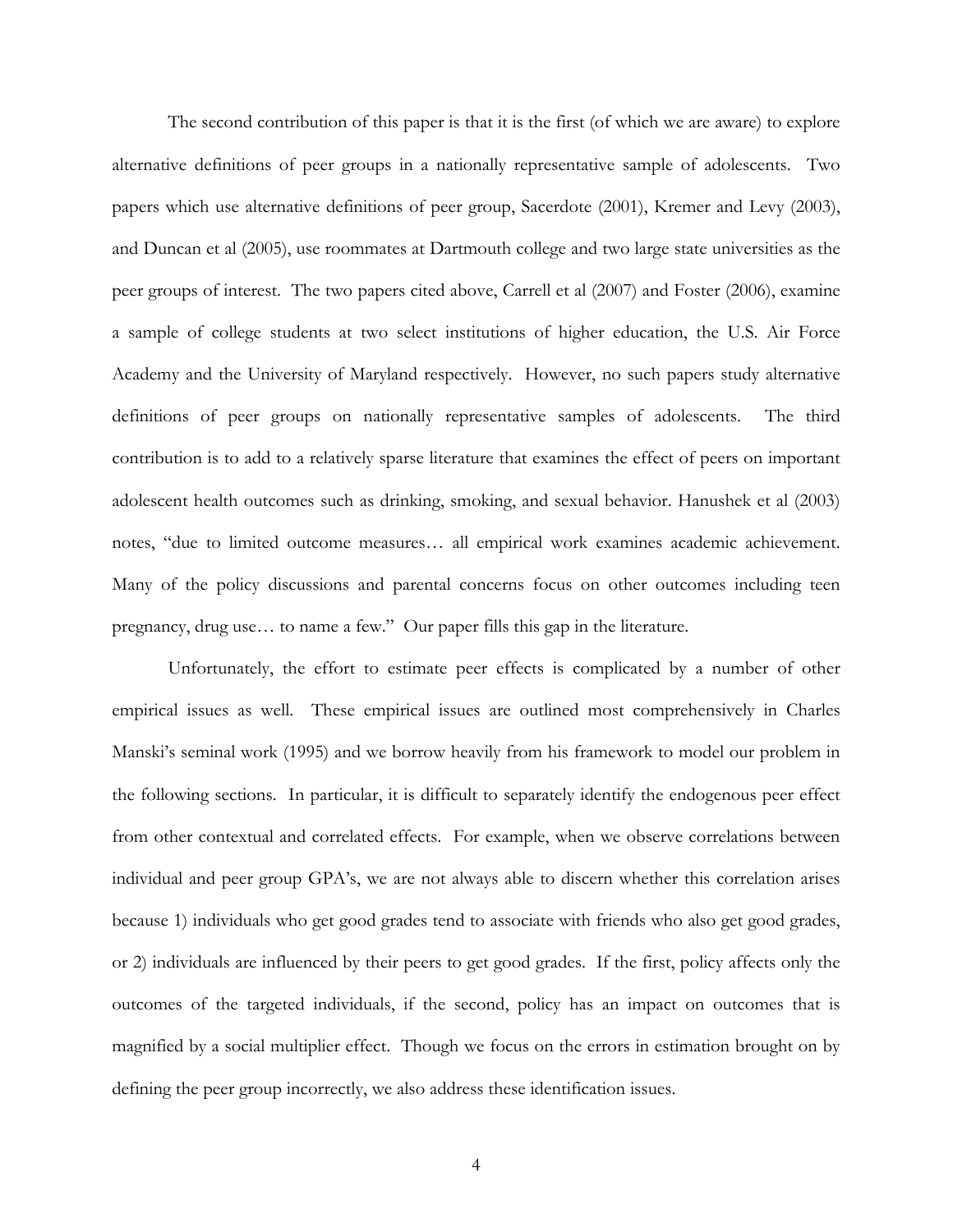### <span id="page-4-0"></span>*Policy Implications*

 $\overline{a}$ 

Educational policymakers are particularly interested in quantifying the effect of peers on adolescent behavior because of the long-term consequences of adolescent choices. As a result, the existence and size of peer effects hold important implications in a number of educational policy debates.<sup>[1](#page-4-0)</sup> In comparing these effects across varying definitions of 'peer group', we see that definitions are important to identifying correct effects for policy. We show that peer effects estimates on educational achievement, smoking, sexual behavior, and drinking are consistently and substantially larger and more precisely estimated with our more detailed measures than with the school-grade cohorts. In fact, even when effects of school-grade cohorts are zero, we find significant effects of friends on outcomes. Because we believe the most significant peer influences occur at the level of individual friendship ties, estimates of school-grade cohort effects do not capture the true parameter of interest. Rather, correct estimates of peer influence depend on two separate effects: the sorting of students into friend groups and the subsequent effect of friends on their peers. The use of school-grade cohorts leads to reduced-form estimates of these combined effects. Our paper focuses on the second effect; we find significant friend effects even in the presence of much weaker and often non-existent school-grade cohort effects.

These results highlight the need to further understand how friendships form in order to fully understand implications for policy that alters the peer group mix at the classroom or cohort level. It

<sup>1</sup> Discussions on school choice policies address concerns over the influence of high-performing students on their lowerperforming counterparts and vice versa (for example, Cullen, Jacob, and Levitt, 2006). Both proponents and detractors of tracking policies within elementary and secondary schools ask these same questions (for example, Lefgren, 2004). The current debate over optimal school grade configurations asks whether or not older students have a negative impact on the educational outcomes of their younger peers (Bedard and Do, 2005). Discussions of single-sex versus coeducational classrooms involve questions of gender-based peer effects (Whitmore, 2005). And special education policymakers express concern over the effect of special education peers on the educational outcomes of their regular education counterparts and vice versa (for example, Hanushek, et al 2002). Furthermore, an important current strand of research in public policy, child psychology, and education documents concern that treatments which isolate and segregate youths engaged in risky behaviors may exacerbate the problem if these teens teach, encourage and reward further deviant behavior in their peers (for example, Dodge, Dishion, Lansford, 2006).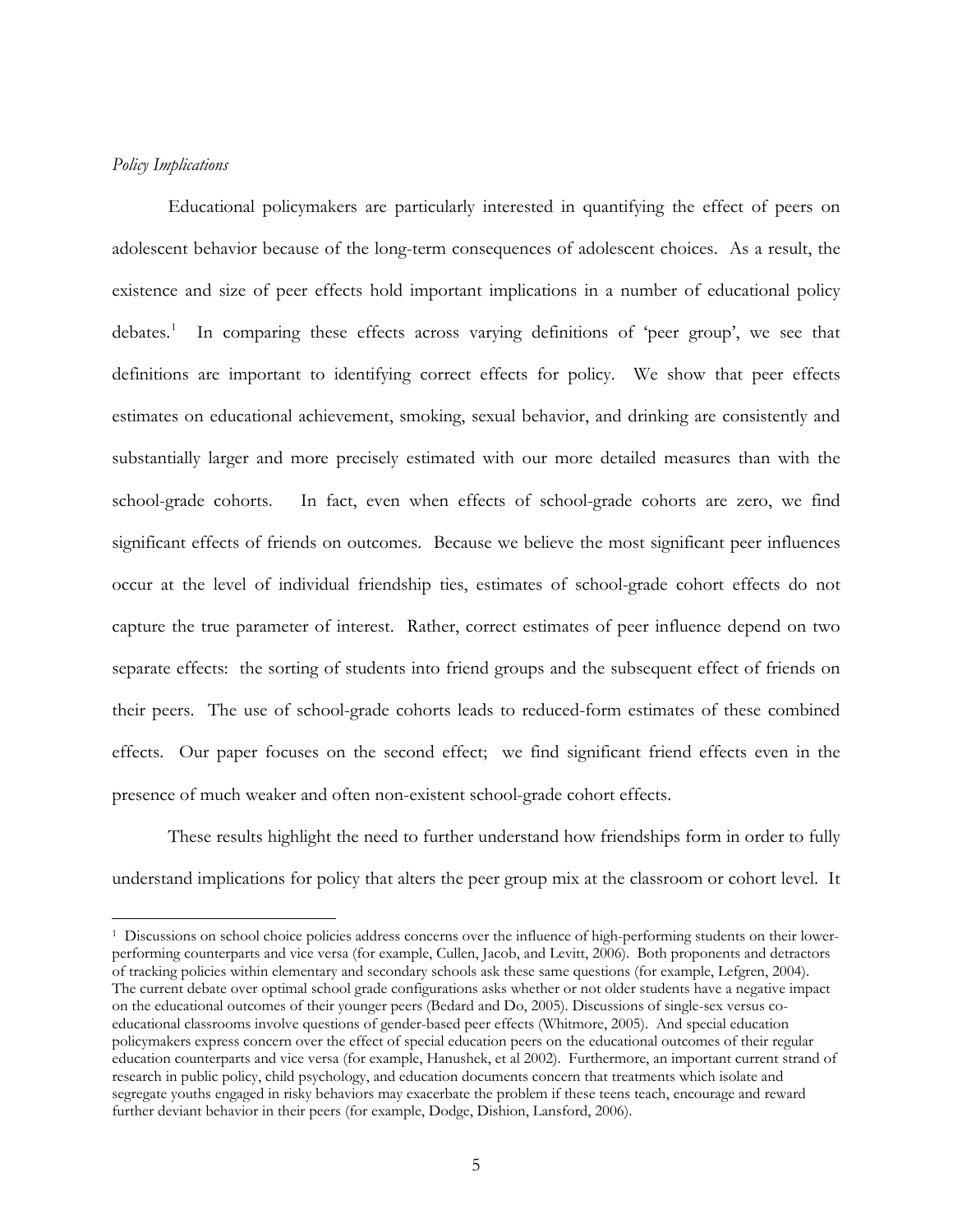may be true that school-grade cohorts are the policy tool over which policymakers have the most control. However, if the most significant peer influences occur at the level of individual friendship ties, the efficacy of educational policies that change the mix of peers at the school-grade cohort level will ultimately depend on how students sort into friend groups. For example, suppose students sort into friend groups based solely on geographical proximity. Then friend groups consist of students who ride the same bus together, who sit next to each other in the same classrooms, or who eat lunch together in the same period. In such a setting, a school policy that sorts students into classrooms or school-grade cohorts affects student outcomes. On the other hand, if students choose friends based solely on gender or ethnicity, a shared family background, or shared interests without regard to proximity, policy that sorts students into classrooms or school-grade cohorts has a diminished or non-existent impact on student outcomes.

The remainder of the paper is organized as follows: section II describes the data, section III summarizes the empirical approach and its accompanying estimation issues, and section IV describes the construction of peer group definitions in detail. In section V we discuss the main findings of the paper, and section VI concludes.

### **II. Data**

We use data from the National Longitudinal Adolescent Health Survey (Add Health). The Add Health survey was conducted by the Carolina Population Center and is available for a nationally representative sample of students who were in seventh through twelfth grades in 1994. We use data from two waves of the survey: Wave I was conducted in 1994-95 and Wave II in 1996. The Wave I survey consists of an In-School questionnaire which was filled out by 90,118 students in 145 schools in 80 communities. A subset of 20,745 students was then chosen for an in-depth In-Home survey. The Wave II survey includes an In-Home questionnaire which was completed by 14,738 students.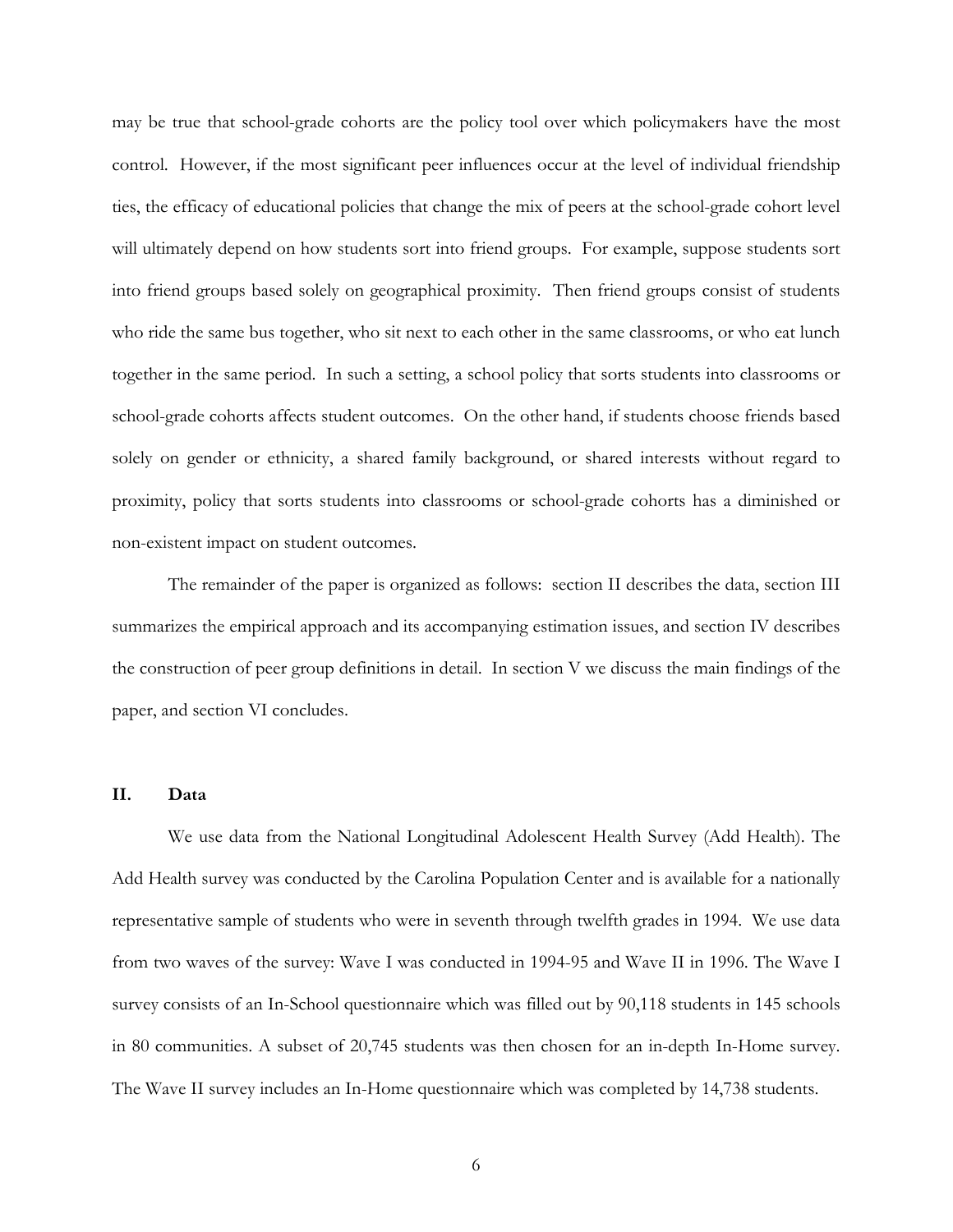<span id="page-6-0"></span>The 145 schools in the Wave I survey consist of pairs of sister schools. That is, if a particular high school was included in the survey, the corresponding feeder junior high or middle school was also included. If a school spanning seventh through twelfth grades was chosen for the survey, no sister school was included.

Students in each wave were asked detailed questions about their choices to smoke, drink alcohol, and engage in risky sexual behaviors. They were also asked about their performance in school, including grades in English, math, science, and social studies. Using this information, we construct four variables: the number of cigarettes the student smokes in an average day, the number of times in the past year the student drank alcohol, whether or not the student has ever had sex, and the student's average grade point average.<sup>[2](#page-6-0)</sup> We measure the effects of peers on these four outcome variables. Descriptive statistics and sample sizes for the outcome variables and all other control variables are reported in Table 1A.

## *Peer Networks*

 $\overline{a}$ 

 The Add Health survey is particularly useful for our purposes because of the extensive data on friendship networks. Using this information, we are able to define peer groups more accurately and precisely than has been possible in many previous studies. In each of the surveys, students are asked to nominate five female friends and five male friends. In almost all cases, students report fewer than five male and five female friends indicating that they are not constrained in their choice of friends in their network by the ten-friend limit. These friend nominations include both friends in the same school as well as friends from outside of school. Because we do not have information on

<sup>&</sup>lt;sup>2</sup> The variable for average number of drinks per year is a categorical variable ranging from 0 for never to 6 for nearly every day or every day. We transform it to be a cardinal variable which takes on a value of 0 for "never drank", 1.5 for "1 or 2 days in the past month," 7 for "3 to 12 times in the past 12 months," 30 for "two to three times a month," 78 for "1 or 2 days per week," 208 for "3 to 5 days per week," and 365 for "nearly every day." The recoded variable counts how many days the person drank alcohol in the past year. The grade point average is calculated by averaging grades from English, math, science, and social studies using a four point scale.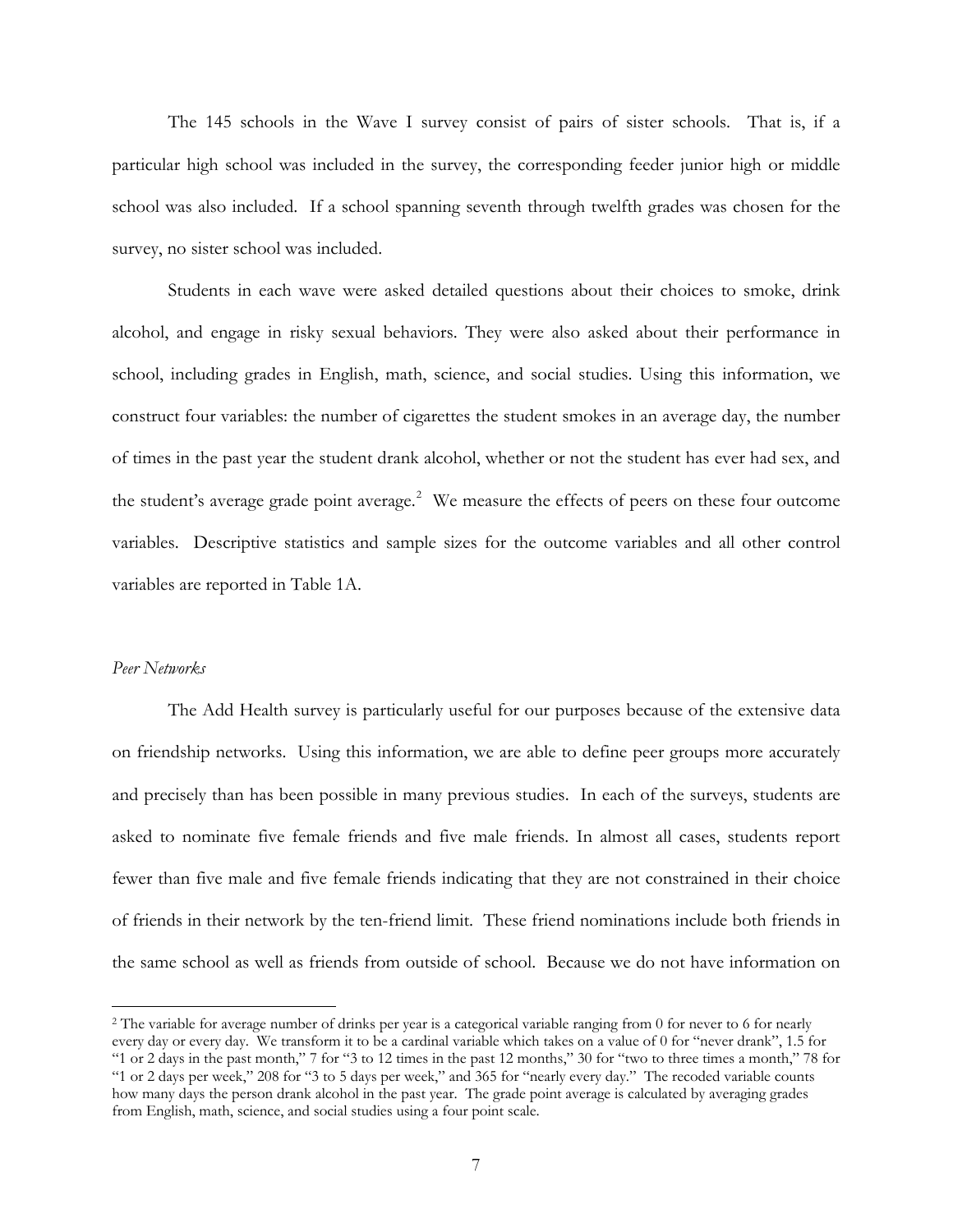friends outside of the respondent's school, we are unable to include them in our measures of average peer group behavior. However, the vast majority of friend nominations are to other students in the same school; on average only 15% of friend nominations are to friends outside of the respondent's school. There are also sizeable numbers of nominations to friends that are not found on the school rosters. In the In-School Wave I sample, for example, approximately eight percent of nominations are not found on the school rosters. This may be due to the mixed use of nicknames and official names, students who are new to the school, or errors in school records. We drop these observations from the analysis. All in all, we are left with 21,118 observations in the In-Home sample and 66,308 observations in the In-School sample.

 The first and third rows of Table 1B report summary statistics on the average number of friends in the Add-Health peer networks for the In-Home and In-School files. We do not include friends who attend other schools or whose information can not be found in the surveys. The average number of nominations in the In-Home and In-School data is 1.27 and 3.91 respectively. Because the In-Home file surveys a substantially smaller subset of the In-School population, the data for a given respondent's nominated friend is often not available in the In-Home sample. This is the primary reason for the discrepancy in the average size of the In-Home peer groups versus the In-School peer groups.

#### **III. Estimation**

#### *Identification Issues*

Manski (1995) notes one approach to estimating peer effects is given by:

$$
y = \alpha + \beta E[y | x] + E[w | x]'\gamma + w'\lambda + u,
$$
\n(1)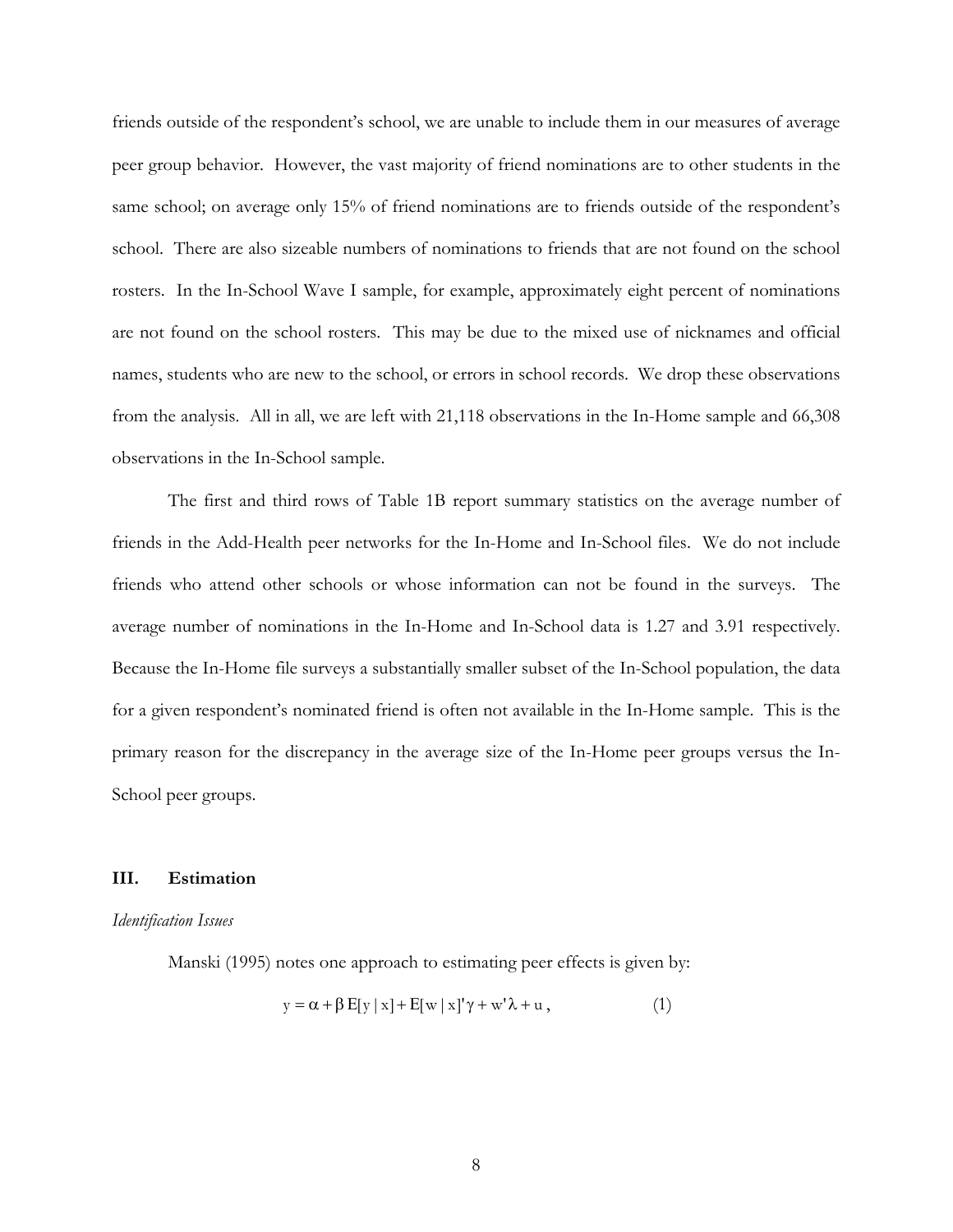where  $\gamma$  is the outcome of interest (GPA, smoking, sexual behavior, or drinking),  $\chi$  is a vector of group characteristics, *w* is a vector of individual characteristics, and *u* is an idiosyncratic error term. Following Manksi (1995), we assume that  $E[u | x, w] = x' \delta$  and rewrite equation (1) as follows:

$$
E[y | x, w] = \alpha + \beta E[y | x] + E[w | x]'\gamma + w'\lambda + x'\delta
$$
 (2)

We observe that the behavior of individuals in groups can be conceptually separated into three strands of effects: *contextual effects*, *correlated effects*, and *endogenous peer effects*. *Contextual effects* ( γ ≠ 0 ) arise when "the propensity of an individual to behave in some way varies with the distribution of background characteristics in the group". For example, the tendency of student achievement to vary with socioeconomic background would be considered a contextual effect. *Correlated effects* ( $\delta \neq 0$ ) describe "the propensity of individuals in the same group to behave similarly because they face similar institutional environments or have similar individual characteristics". For example, students in the same school may tend to achieve similarly because they face the same teachers and curriculum. *Endogenous peer effects* ( $\beta \neq 0$ ) refer to the propensity of an individual to behave "in (ways that vary) with the prevalence of that behavior in that group". For example, a student may influence his friend to get good grades and the friend in turn may induce the student to get good grades.

 As noted earlier, we are interested in identifying endogenous effects separately from correlated and contextual effects because of the potential policy implications of positive endogenous effects. In the presence of endogenous effects, policy will have a social multiplier effect. Absent endogenous effects, policy will have no such effect.

#### *Empirical Approach*

Our empirical specification of equation (1) is:

$$
y_{\text{ist}} = \overline{y}_{\text{ist}} \beta + x_{\text{is}} \lambda + \delta_{\text{s}} + \varepsilon_{\text{ist}} , \qquad (3)
$$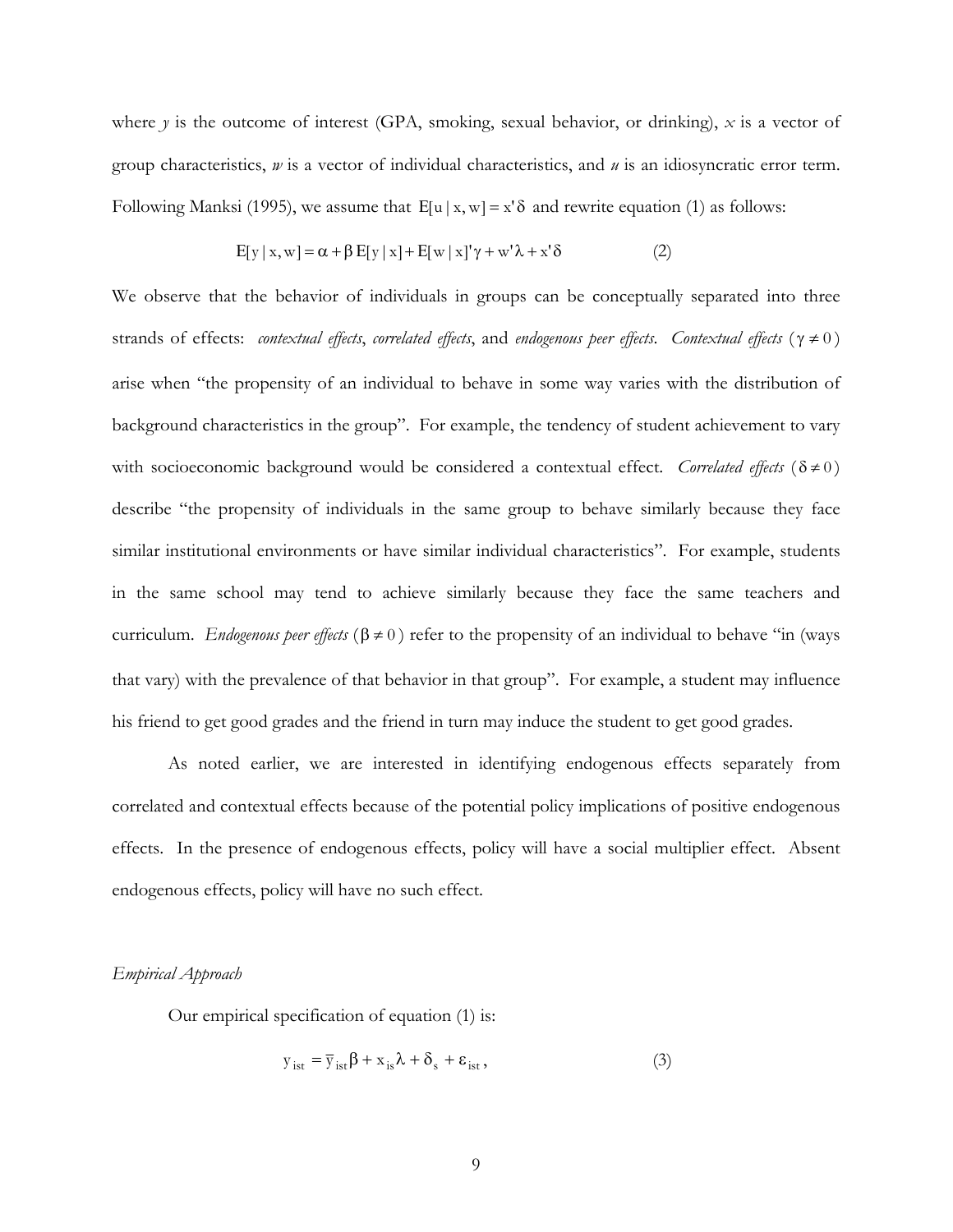<span id="page-9-0"></span>where  $y_{ist}$  denotes an outcome for individual *i* in school *s* at time *t* and  $x_{is}$  denotes a vector of individual *i*'s observable characteristics or observed heterogeneity,  $\delta_s$  is a school effect and  $\varepsilon_{_{ist}}$  is a time-variant unobserved component to individual behavior.<sup>[3](#page-9-0)</sup>  $\bar{y}_{i t}$  denotes the average behavior of individual *i*'s peers. We discuss the construction of  $\bar{y}_{i,j}$  in greater detail in section IV. The parameter of interest  $\beta$  estimates the extent to which peers influence an individual's behavior. Note that we are deliberately omitting the average peer group background characteristics from equation (3).

 Our first set of regressions includes a set of school dummies and a comprehensive set of observed covariates in the regression equation. The inclusion of school fixed effects helps to mitigate endogeneity bias stemming from omitted correlated effects. However, it does not account for any unobserved individual-level heterogeneity within schools that is excluded from  $x_i$  but also correlated with average group behavior. In addition, the procedure does nothing to solve the biases resulting from the reflection problem. Both of these concerns suggest that this procedure will yield an upper bound on  $\beta$ .

Our second set of regressions uses average background characteristics of the group member's parents to instrument for average group behavior while controlling for a complete set of school dummies and exogenous covariates. In order to identify equation (3) using instrumental variables estimation, we assume the absence of contextual effects (i.e.  $\gamma = 0$ ). This type of exclusion restriction is discussed by Manski (1995) and is used quite frequently in the peer effects literature (*e.g.* Gaviria and Raphael 2001).<sup>[4](#page-9-0)</sup> The instrumental variables are averages of dummy variables for

 $\overline{a}$ 

<sup>&</sup>lt;sup>3</sup> Note, we include  $\delta_s$  in the specification because we believe omitting the school effects will lead to quite serious omitted variables bias. This need not pose any inconsistency between equations (2) and (3) if one includes the school fixed effects in  $w$ .

<sup>4</sup> Another practice which is common in this literature is to regress own outcomes on averages of group background characteristics (e.g. Arcidiacono and Nicolson 2005 and Foster 2006). Essentially, this is the reduced form of what we do. Our approach allows for estimates that are more easily interpretable. Provided the identifying assumptions hold, we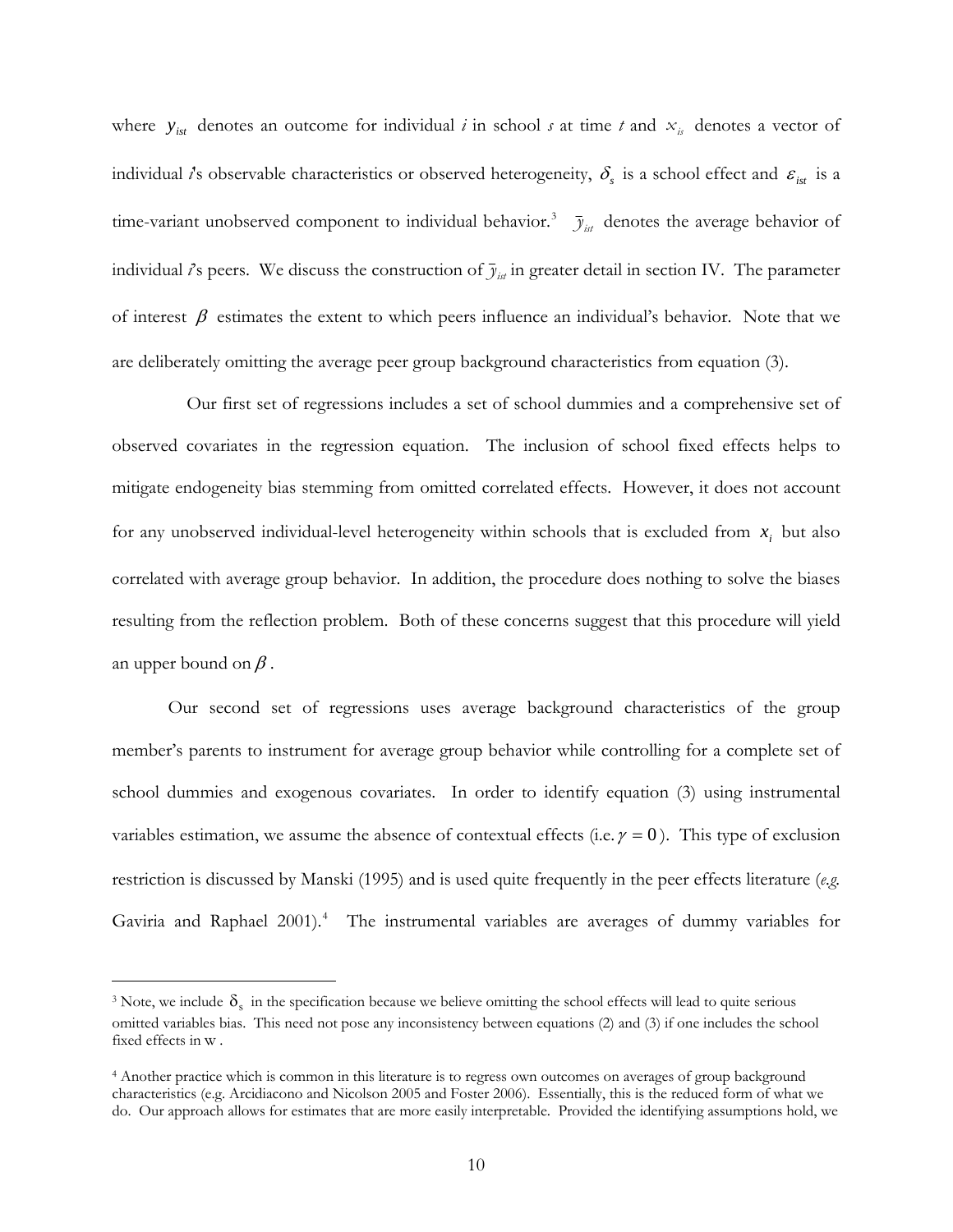<span id="page-10-0"></span>whether or not the mothers and fathers of the peer group members have college degrees. We maintain that the educational attainment of the respondent's friends' parents affects his behavior only through his friends' influence and never directly. Though one can certainly conceive of scenarios in which our identifying assumption will break down, we conduct Hansen's J-tests and show that they are reasonable. Meanwhile, the inclusion of the school dummies and exogenous covariates continues to address biases associated with the correlated effects. If either the exclusion restriction or the instruments are invalid, the estimates of  $\beta$  will be biased.<sup>[5](#page-10-0)</sup> Because we expect a positive correlation between the unobserved individual effects and the average background characteristics of peers, the IV estimate of  $\beta$  may again be biased upwards.

The estimation is complicated further by potential measurement error in  $\bar{y}_{ist}$ . Measurement error in this context comes from two possible sources: reporting errors in peer behaviors and errors in the definition of peer groups. Reporting error refers to the standard measurement error resulting from mistakes in reporting and recording data. The definitional component of measurement error stems from incorrect or imprecise definition of peer groups. In other words, the researcher may define the group to be  $G_{ist}^*$  when in reality, the group is  $G_{ist}$ . One of the main weaknesses of the peer effects literature is this inability to precisely define the peer group. Manski (1995) states, "Researchers studying social effects rarely offer empirical evidence to support their specifications of reference groups." Definitions of peer groups are often ad-hoc (Appendix A) and depend more on availability of data than a theoretically justified definition of "peers".

 $\overline{a}$ 

identify β, whereas the other studies identify  $\beta \pi$  where  $\pi$  denotes the reduced-form relationship between average peer behavior and the contextual effects. Because  $\beta \pi$  is harder to interpret than  $\beta$ , we prefer our approach.

<sup>&</sup>lt;sup>5</sup> While it is possible, in principle, to estimate the model in first differences while instrumenting for the difference in group behavior with the level of the instrument at baseline as in Arellano Bond (1991), such a procedure is in practice not very useful because these instruments become very weak once the endogenous variable is differenced.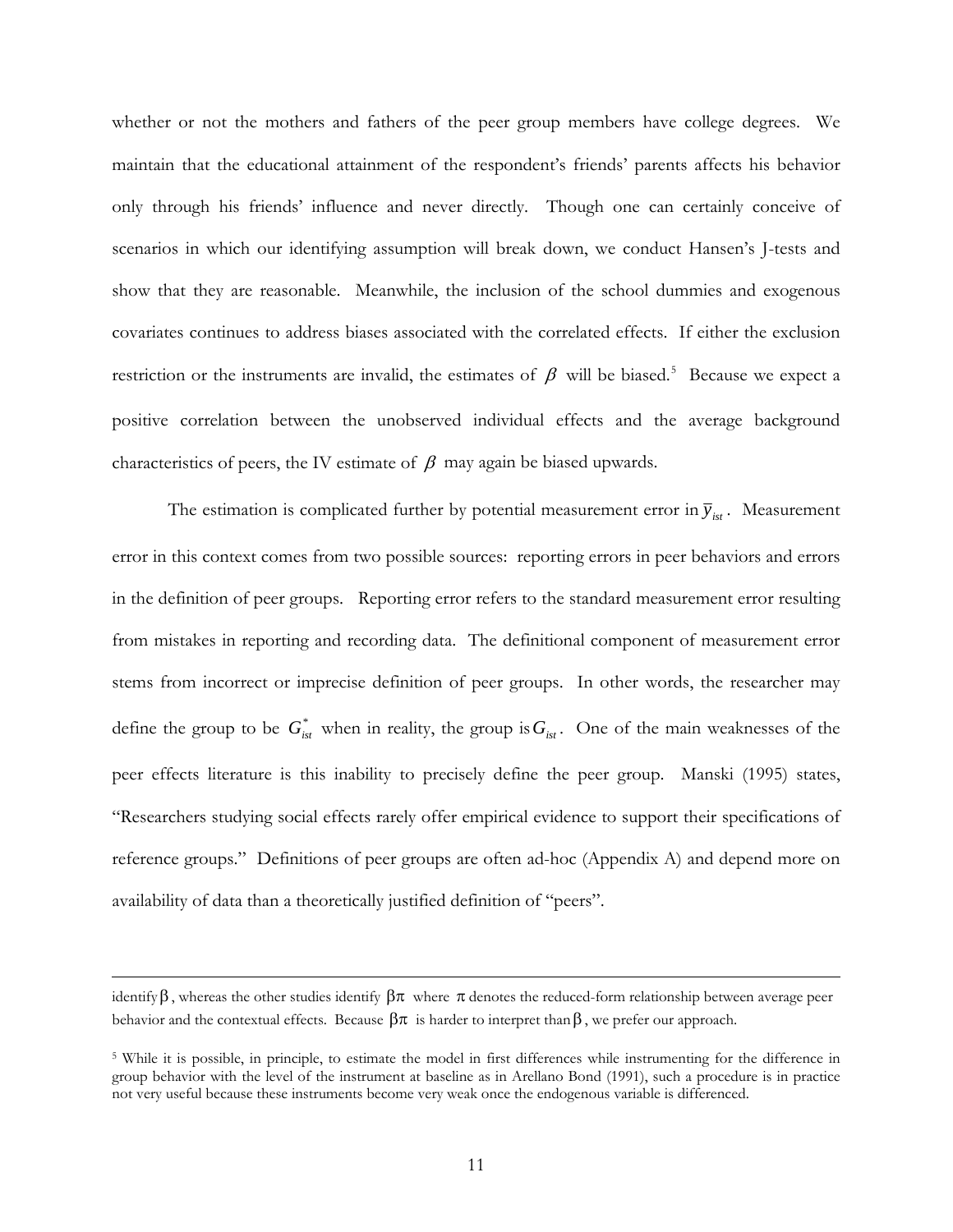#### <span id="page-11-0"></span>**IV. Defining the Networks**

To better understand the role that network definitions play in the identification of endogenous peer effects, we estimate equation (3) using three different network definitions. Our first definition of the peer group (we call this definition "Friends") uses information from the Add Health friendship network to construct average levels of smoking, drinking, sex, and grade point averages across nominated friends. This definition only includes friends directly nominated by the respondent and is limited to at most five male and five female friends. The summary statistics for average network outcomes are in row 1 of Table 1C. We also report summary statistics for the maximum and minimum of network behavior as defined by  $\max_{j} \{y_{jst} : j \in G_{ist}\}\$  and  $\min_{j} \{y_{jst} : j \in G_{ist}\}\$ .  $\in G_{\text{ist}}$ .<sup>[6](#page-11-0)</sup>

Our second network definition (which we call "Extended Friends") uses all nominated friends from the first definition as well as all friends of nominated friends. Formally, this network is defined as

$$
G_{\text{ist}}^{\text{E}} \equiv \left( \bigcup_{j \in G_{\text{ist}}} G_{j\text{st}} \right) \bigcup G_{\text{ist}} / i .
$$

1

The set  $G_{\text{ist}}$  includes all friends from the first network definition. The set  $\bigcup_{j\in G_{\text{ist}}} G_{\text{ist}}$  includes all friends of friends. The term /*i* excludes the individual from his own network. We construct a weighted average over the within group behavior:  $\overline{y}_{ist} = (N_{ist}^E)^{-1} \sum_{j \in G_{is}^E}$  $G_{\text{jst}}$ ∈  $\sum_{j \in G_{ist}^E}$ *W* jist  $Y$  jst  $\overline{y}_{ist} = (N_{ist}^E)^{-1} \sum \omega_{jist} y_{jst}$  where  $\omega_{jist}$  is the number of times that individual *j* appears in the sets contained in  $G_{\text{ist}}^E$  and  $N_{\text{ist}}^E = \sum \omega_{\text{jist}}$ . This  $=$   $\sum \omega$  $N_{\rm ist}^{\rm E} = \sum \omega_{\rm jist}$ 

∈

j $\in$ G $_{\rm ist}^{\rm E}$ 

<sup>6</sup> Note that because our outcome variable on sexual behavior is binary, we do not report descriptive statistics on its maximum and minimum.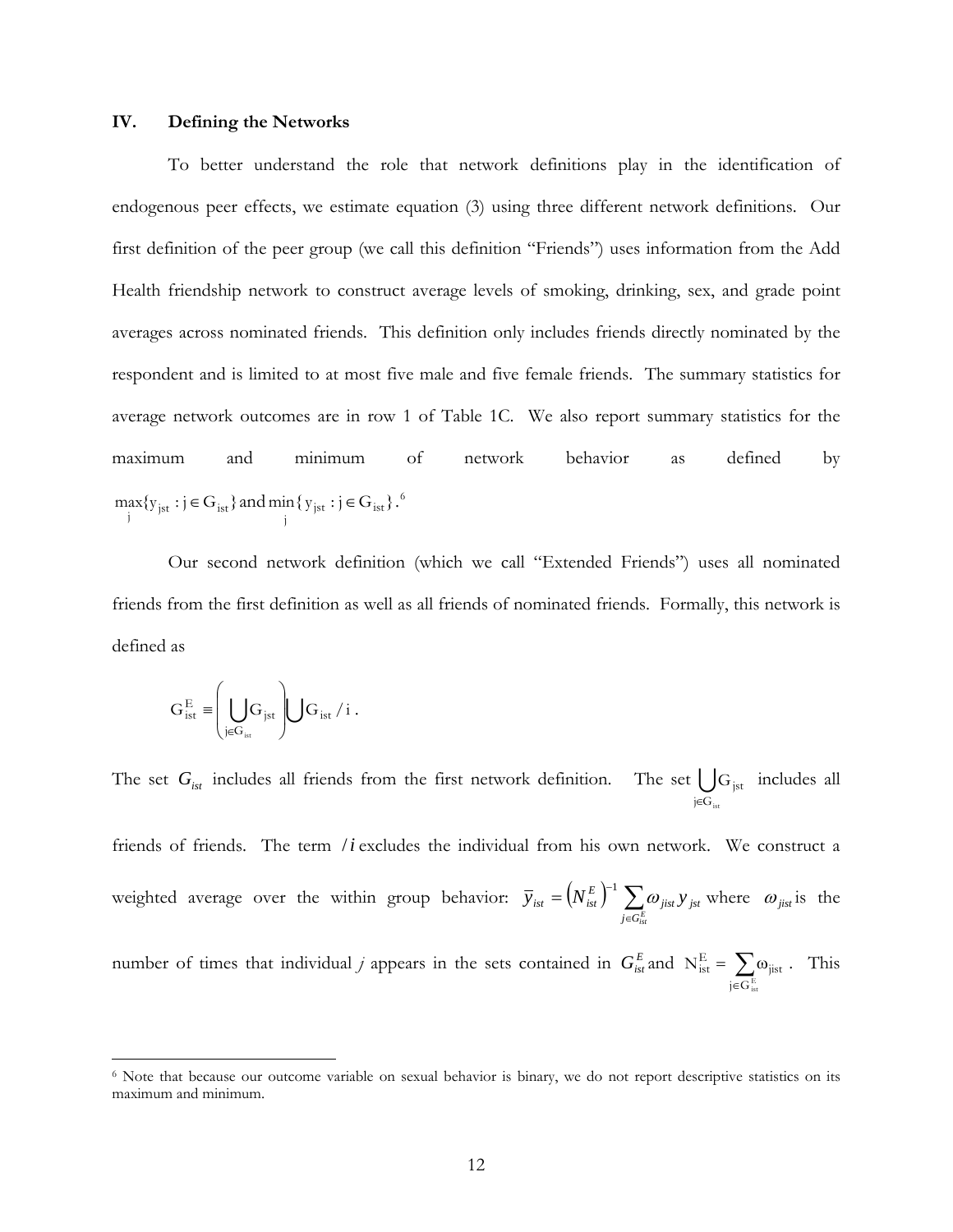weighting procedure gives more weight to individuals who are "more present" in the extended network.

The averages for  $N_{\text{ist}}^{\text{E}}$  for the In-Home and In-School files are reported in rows two and four of Table 1B. The size of these networks is substantially larger than with the first network definition. In the In-Home data, the average network size goes from 1.27 for the friends network to 4.53 for the extended friends network. In the In-School data, it moves from 3.91 for the friends network to 26.83 for the extended friends network. The summary statistics for the average, maximum and minimum of behaviors in these networks are given in the second row of Table 1C. Note that because the first network definition is a proper subset of this definition, the maxima over these networks get bigger and the minima get smaller.

Our third definition of the peer group is a school-grade cohort. This is the most commonly used definition in the educational peer effects literature. Summary statistics of the mean, max and min of the network behavior are reported in row 3 of Table 1C. When calculating the descriptive statistics for these networks, we again exclude the individual from his own network.

#### *Within Individual Variation in Peer Behavior*

Next, we consider the degree of variation in peer average outcomes within individuals or schools. Without enough variation in outcome variables, standard errors will be high and instrumental variables will be weak. We find that in school fixed-effects regressions, this problem is more pronounced when we define peers as a school-grade cohort and less pronounced when we define peers using friendship ties or extended friendship ties.

In Figures 1 and 2, we calculate the difference between  $\bar{y}_{\text{int}}$  and the school-level or individual-level average of  $\bar{y}_{ist}$ . We then plot the non-parametric density estimates of these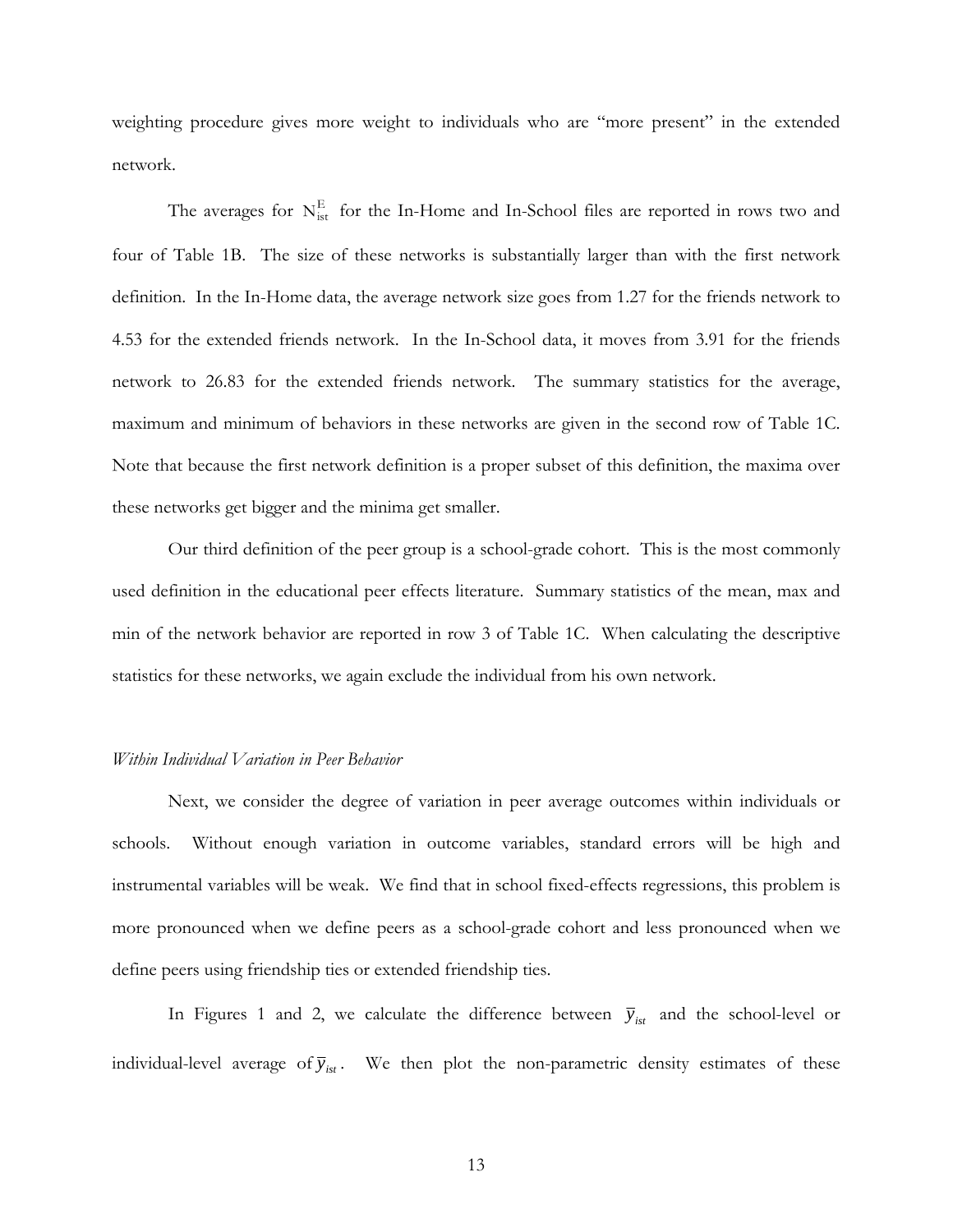<span id="page-13-0"></span>differences for three separate outcome variables: GPA, smoking, and sexual behavior.<sup>[7](#page-13-0)</sup> Each plot contains three densities each corresponding to the three network definitions: friendship ties, extended friendship ties, and school-grade cohorts. Figure 1 shows the plot of within-individual variation across outcomes and network definitions. We see that for all three outcomes and all three network definitions, there is very little variation. This suggests that a panel data fixed-effects estimator will be inefficient. Therefore, we do not present our results for individual fixed effects regressions and focus on the results from the school fixed effects regressions. In Figure 2, we plot within-school variation and see striking differences across network definitions. Similar to the densities in Figure 1, there is little variation when networks are defined as school-grade cohorts. However, contrary to the densities in Figure 1, there is substantial variation when networks are defined based on friend nominations and extended friendship ties.

The results in Figure 2 raise an interesting issue with using the school-grade cohort definition to estimate peer effects. On one hand, inclusion of school dummies allows researchers to account for the unobserved school-level heterogeneity that is almost certainly correlated with both own and group behavior. On the other hand, it limits variation in the peer group variable substantially and leads to less efficient results and a possible failure to detect endogenous peer effects even when they are present. In other words, tests based on these definitions will have low power.

### **V. Results**

 $\overline{a}$ 

Table 2 reports results of the F-tests and associated p-values of a test of the null that the excluded instruments from our IV regressions are significant. Overall the correlations are quite

<sup>7</sup> We are unable to provide similar plots for the drinking variable because we require two years of data to calculate the densities. The drinking variable is found in the In-School survey but not in the In-Home survey; it is therefore only available for one year. In contrast, information on GPA, smoking and sexual behavior is available in the two waves of the In-Home survey. This enables us to look at within-individual variation.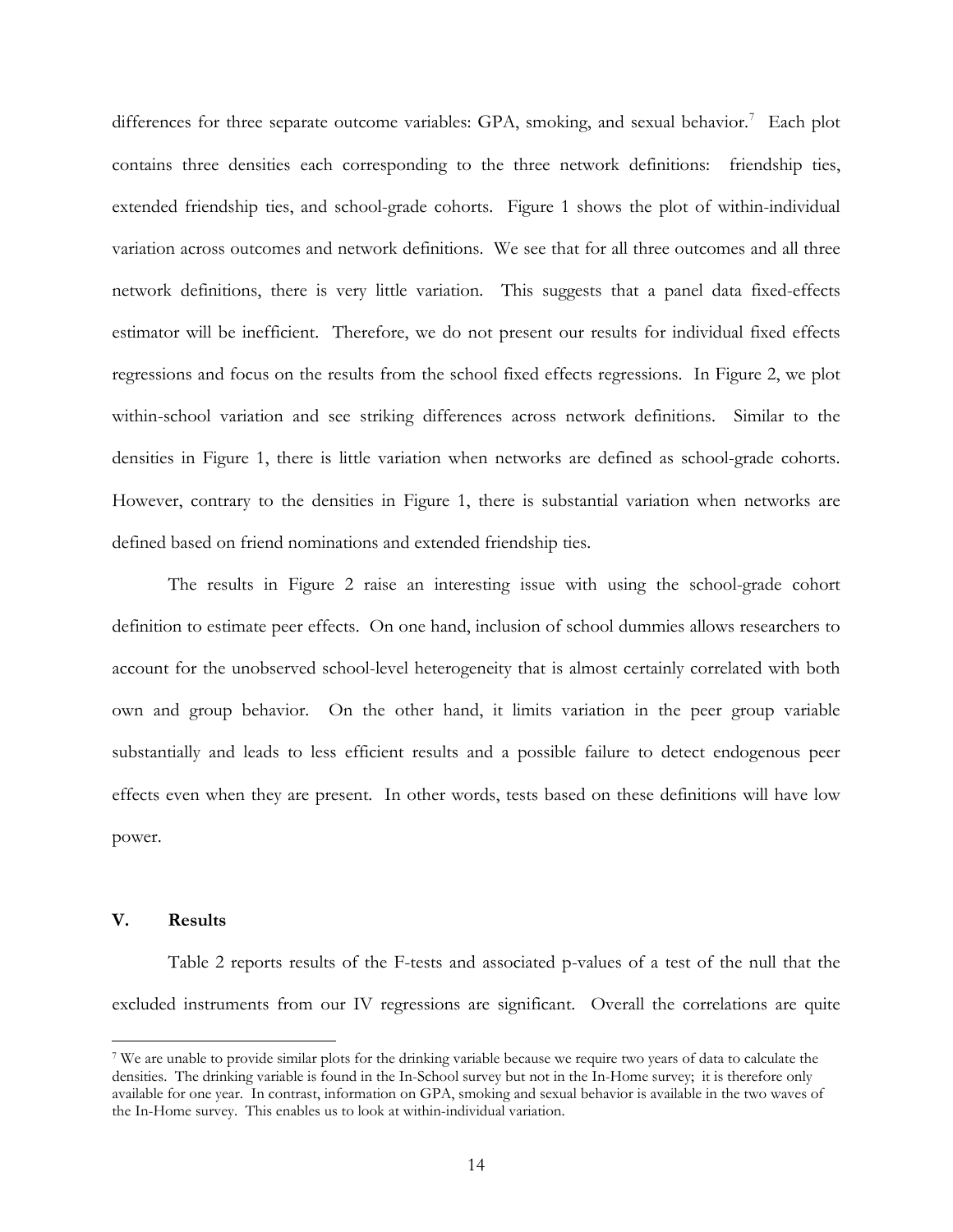<span id="page-14-0"></span>high, though they are somewhat less so for the smoking and sex outcome variables. Notably, the instrumental variable is more strongly correlated with average peer group behavior when we use friends and extended friends as the peer group measure and much weaker when we use school-grade cohorts as the peer group measure. Furthermore, using a Hansen's J-test we are unable to reject the null that our instruments are uncorrelated with the structural error term in all cases except one (row 3, column 4). This is a necessary condition for our exclusion restriction to hold.<sup>[8](#page-14-0)</sup>

We report our main regression results in Table 3.<sup>[9](#page-14-0)</sup> We consider four outcomes: GPA, smoking, sexual behavior and drinking. We report results for two different estimation methods: school fixed effects with individual controls and instrumental variables estimation with school fixed effects and individual controls. Each regression requires data on the individual's own behavior and data on at least one friend in the network. Because of the large degree of missing information in the Add-Health data, these requirements substantially restrict our sample sizes in many cases, especially in the case of regressions using the In-Home data.<sup>[10](#page-14-0)</sup>

Rows 1 and 2 of Table 3 present results for networks defined as friends and extended friends, respectively. We see positive and significant estimates of β in all columns though results are weaker for the IV regressions in all cases. For each of the outcome variables, we see that the school

 $\overline{a}$ 

<sup>8</sup> Note that if the instruments are valid then the J-test will pass with high probability. The passing of the J-test is necessary, but not sufficient, for the validity of the instrumental variables.

<sup>9</sup> We do not weight our regressions. First, as pointed out by Deaton (1997), unlike in the case with unconditional means, weighting regressions which are conditional means, does not in general recover the weighted average of the regression coefficients across strata. Second, there are missing observations for our weights which will only exacerbate our sample size issues. Third, because there is a substantial amount of missing information in the Add-Health data (see footnote 10), it is possible that the weights are incorrect for the sub-samples of the data on which we run our regressions.

<sup>&</sup>lt;sup>10</sup> Our sample sizes are small for the following reasons. First, there is a lot of missing data for many of our variables, particularly the parental education variable (See Table 1A). Second, many of the friend reports could not be located in our data because, for example, the friend went to a separate school (See Table 1B). Third, to construct the network averages, we require data on both outcomes and friends' outcomes. Any observations with missing outcomes or friends' outcomes are dropped. Fourth, many of our outcomes are only located in the In-Home data which had substantially fewer observations than the In-School data. Finally, because the In-Home data had smaller sample sizes than the In-School data, many of the nominated friends could not be located in the In-Home file, even though they could be found in the In-School file.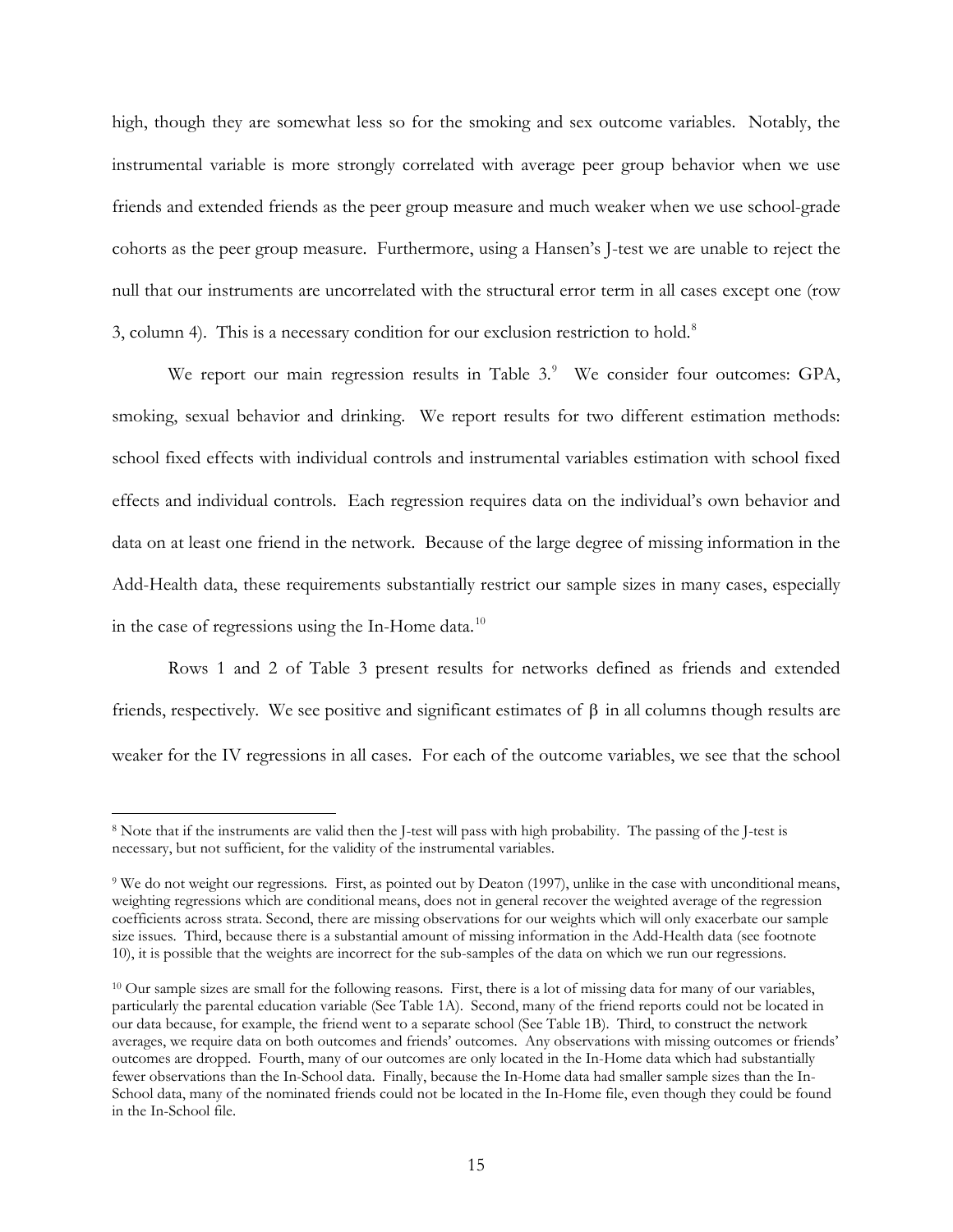<span id="page-15-0"></span>fixed effects estimates are smaller than the instrumental variables estimates. This is perhaps counterintuitive because we expect the school fixed-effects estimate to be biased by both the reflection problem and individual-level unobserved heterogeneity while the latter should only be biased by individual-level heterogeneity that is correlated with the instrument. However, because of reporting (measurement) errors in the endogenous variable, instrumental variables procedures will eliminate the attenuation bias that is associated with this measurement error and therefore yield larger coefficient estimates. This happens even when there are other sources of bias in the OLS estimates that would bias the OLS results upwards.

Row 3 reports results for regressions using school-grade cohorts as the relevant peer group measure. When we compare these results to those in rows 1 and 2, we see that the school-grade cohort estimates are much weaker than the friends and extended-friends estimates across all outcome variables. In fact, the estimates for sexual behavior and drinking are negative and insignificant. Contrasting this to the positive and significant estimates for friends and extendedfriends networks, we again show the failure of school-grade cohorts to detect positive peer effects. With the exception of the smoking variable, all estimates using the school-grade cohorts are not significant. In comparison to the estimates in rows 1 and 2, these results are also less stable. For example, the school fixed effects estimates for the smoking variable are negative and significant (row 3, column 3), but become positive and significant in the instrumental variables regression (row 3, column 4). Similarly for the drinking variable, the OLS point estimate is positive and the IV point estimate is negative (row 3, columns  $7$  and  $8$ ).<sup>[11](#page-15-0)</sup> Meanwhile, the estimates for friends and extendedfriends peer effects are all positive and highly significant.

We claim the lack of stability in these estimates is symptomatic of the fact that school-grade cohorts are crude approximations of the pupil's actual network. Furthermore, there is far less

 $\overline{a}$ 

<sup>&</sup>lt;sup>11</sup> We also examine all of these results broken down by gender but do not see any salient patterns.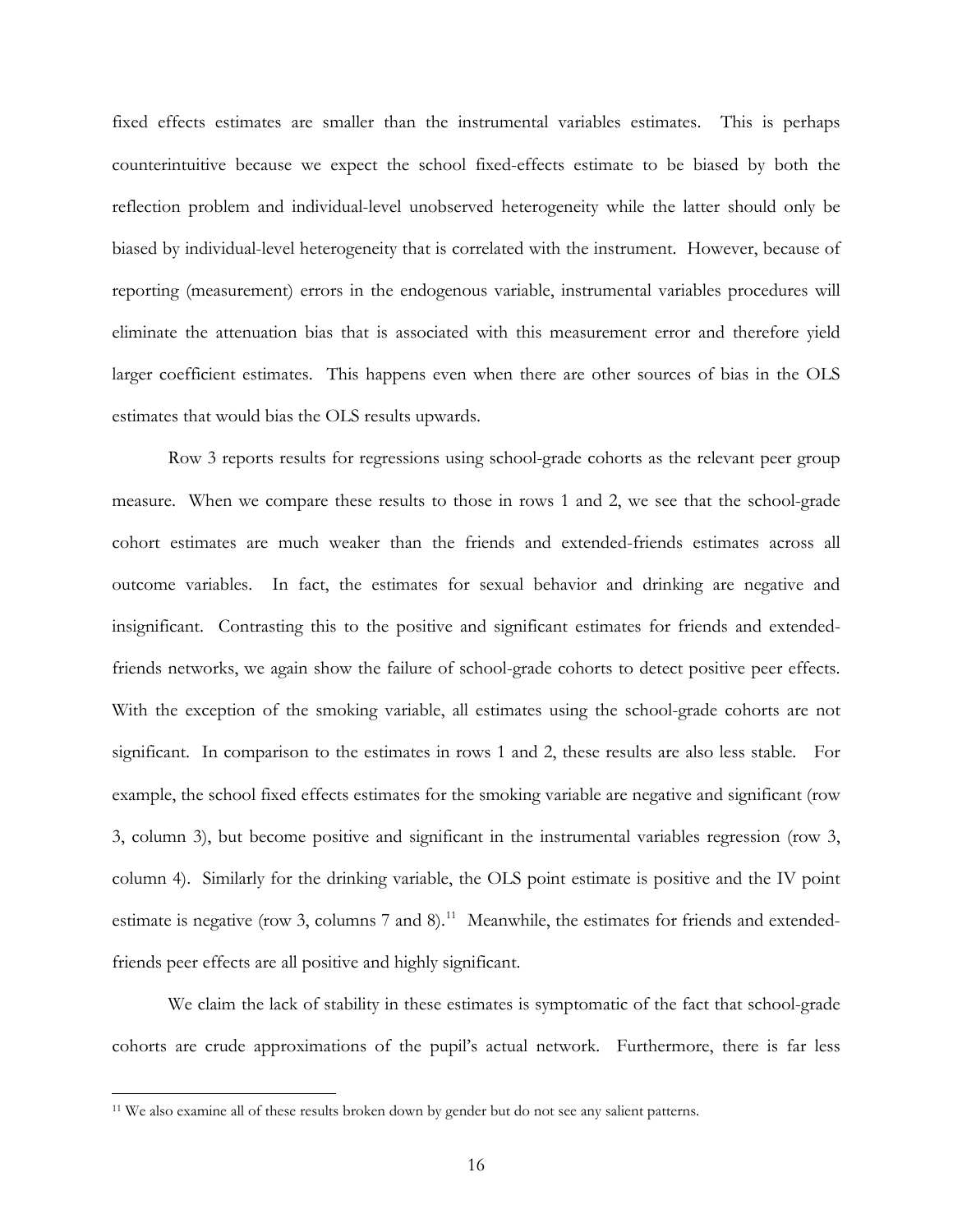within-school variation across school-grade cohorts. In fact, when we plot within-school variation across the three peer-group definitions, we see that school-grade cohorts have strikingly little variation in various peer-average outcomes (see Figure 2). Note that when we plot these same densities for within-individual variation across peer-average outcomes, we do not see this same pattern (see Figure 1). In addition, the instrumental variables estimates in row 3 are particularly weak due to near collinearity of the instruments. The required rank condition is therefore only barely satisfied (Bound, Jaeger and Baker 1995). The crudeness of the school-grade cohort as a definition of peer group and the accompanying lack of sufficient variation in the peer-average outcome variables lead to lack of stability and precision in estimates of school-grade cohort peereffects.

This raises an additional concern in the use of school-grade cohorts as a measure of peer group. The definition of the peer group by the school-grade cohort precludes using both school dummies and instrumental variables that only vary at the school level. As a result, researchers face a difficult choice between addressing the school-level correlated effects but not the reflection problem, addressing the reflection problem but not the school-level correlated effects or addressing both but falling victim to weak instruments. In contrast, the use of the two definitions based on the Add-Health friend files allows us to address both the reflection problem and the school-level correlated effects without falling prey to weak instruments.

Next, we compare rows 1 and 2 of Table 3. We see that for all four outcome variables, the estimates using the extended-friend networks are larger than those using the smaller friend networks. These results indicate the presence of non-linearities in peer effects. For example, extending the network may include additional pupils in the network who are not directly friends with the respondents but who, nevertheless, provide further avenues of influence. These non-linearities deserve further analysis but are not probed here.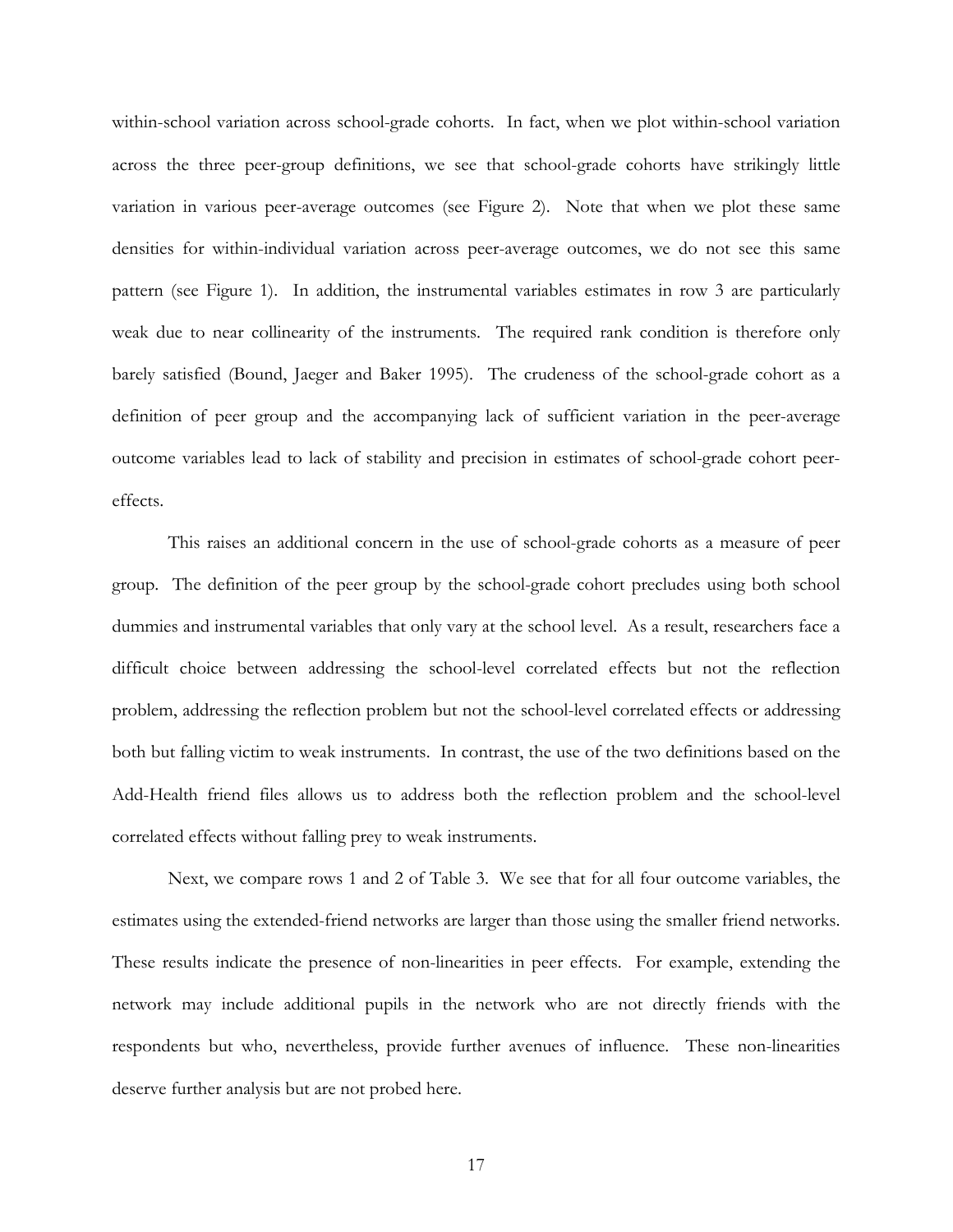### **VI. Conclusions**

In this paper, we explore the role of peer group definitions in the estimation of endogenous peer effects in GPA, smoking, sexual behavior, and drinking using the National Longitudinal Adolescent Health Survey. Under appropriate identifying assumptions we provide evidence of endogenous peer effects in school performance and the propensity to smoke, have sex, and drink. But we also find that the magnitudes, precision, and stability of estimates differ quite widely depending on the definition of peer groups. Furthermore, we provide evidence that errors in defining the peer network correctly may lead to underestimates of peer effects in many contexts. Because definition of peer groups is often ad-hoc in the existing literature, we find these results highlight the need to justify use of particular definitions.

 In particular, we contend that the use of school-grade cohorts as the definition of peer network in the school peer-effects literature is problematic. We claim that estimates based on the school-grade cohorts are essentially reduced-form approximations of a two-step process in which students first sort themselves into friend groups and then choose behaviors which lead to outcomes. Though it may be true that school-grade cohorts are the policy tool over which policymakers have the most control, it is untrue that policy based on estimates of peer-effects at the school-grade cohort level will be most effective. Due to the lack of a canonical model describing how students choose friends, it is unclear whether estimates of a linear model based on school-grade cohorts provide an adequate approximation of the more complicated process. However, in order for researchers to determine if school-grade cohort effects provide an adequate approximation, it is necessary to compare these to peer effects estimates based on actual peer networks. Our work presents a first step in this direction.

18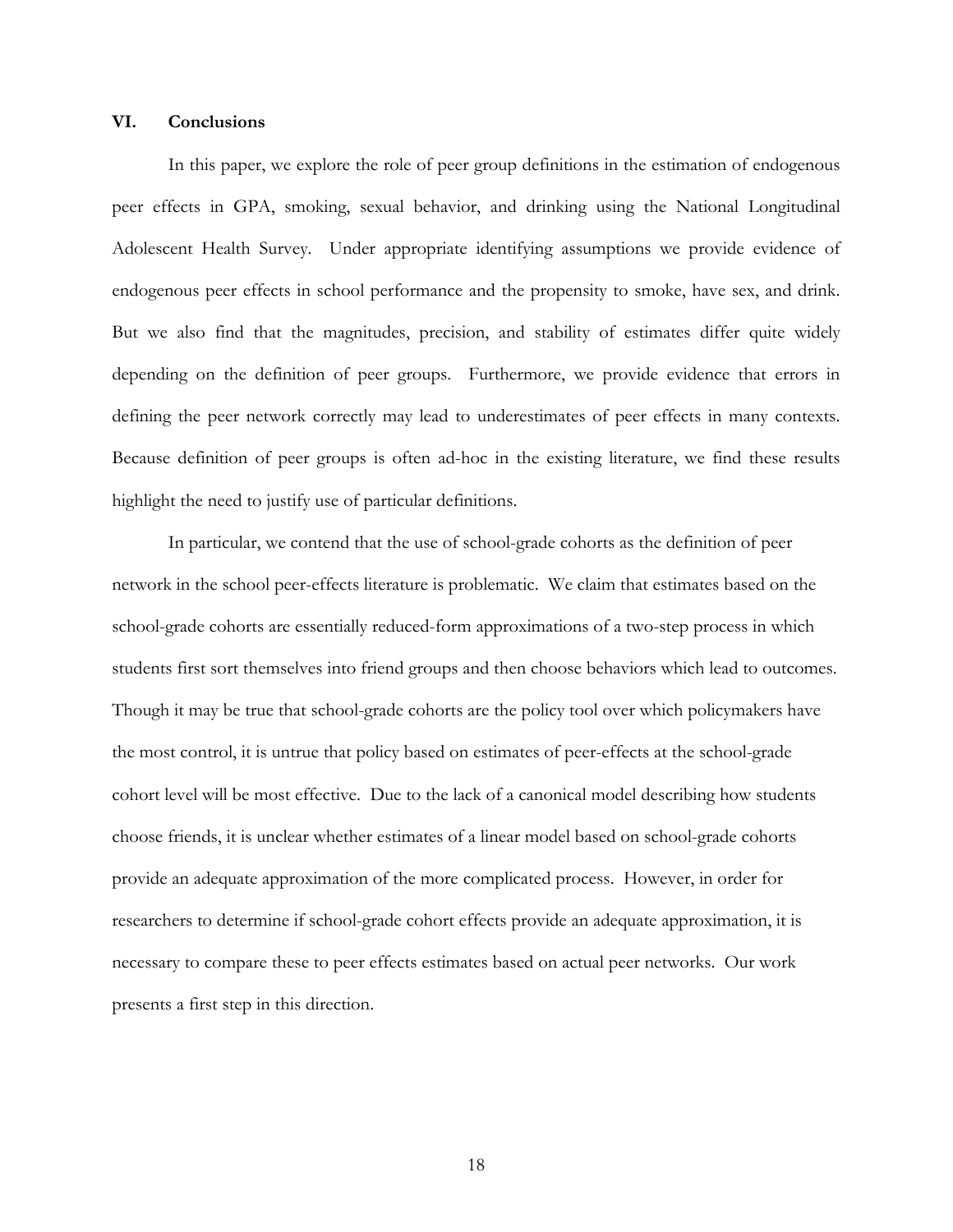| Appendix A. Peer group definitions in the education literature. |  |  |  |
|-----------------------------------------------------------------|--|--|--|
|-----------------------------------------------------------------|--|--|--|

| Study                                         | <b>Definition of Peer Group</b> |  |  |  |
|-----------------------------------------------|---------------------------------|--|--|--|
|                                               |                                 |  |  |  |
| Gaviria and Raphael, 2001                     | School cohorts                  |  |  |  |
| Angrist and Lang, 2004                        | School-grade cohorts            |  |  |  |
| Arcidiacono and Nicholson, 2005               | School-grade cohorts            |  |  |  |
| Carrell, Malmstrom and West, 2007             | School-grade cohorts            |  |  |  |
| Hanushek, Markman, Kain and Rivkin, 2001      | School-grade cohorts            |  |  |  |
| Hoxby, 2000                                   | School-grade cohorts            |  |  |  |
| Lavy, Paserman, and Schlosser, 2007           | School-grade cohorts            |  |  |  |
| Burke and Sass, 2006                          | Classroom                       |  |  |  |
| Vigdor and Nechbya, 2004                      | Classroom                       |  |  |  |
| Duncan et al, 2005                            | Roommates                       |  |  |  |
| Sacerdote, 2001                               | Roommates                       |  |  |  |
| Foster, 2006                                  | Residents of same wing of a     |  |  |  |
|                                               | residence hall floor            |  |  |  |
| Carrell, Fullerton, Gilchrist, and West, 2007 | Squadron                        |  |  |  |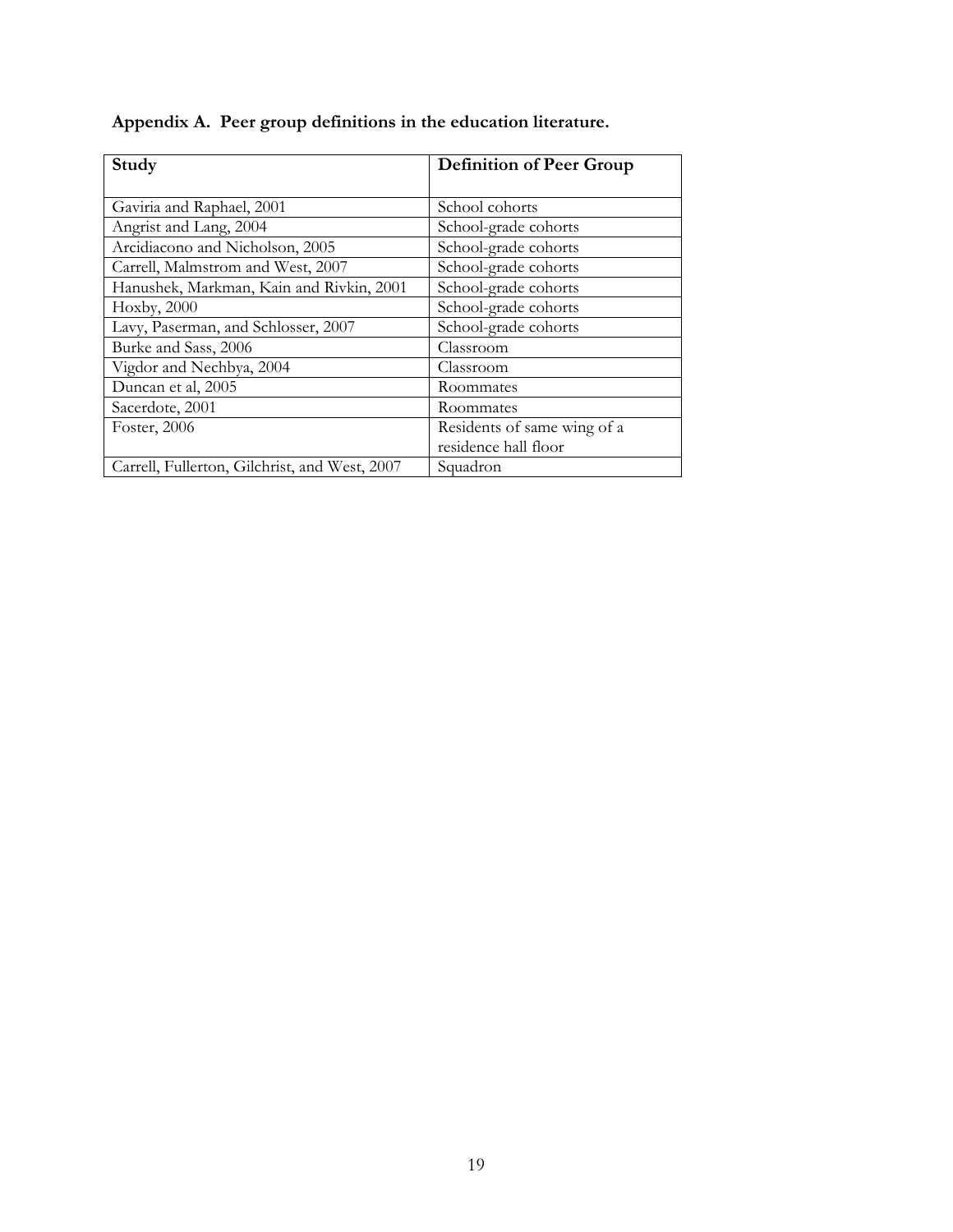# **References**

Aizer, Anna and Janet Currie, (2004). "Networks or neighborhoods? Correlations in the use of publicly-funded maternity care in California," *Journal of Public Economics*, 88: 2573-2585.

Angrist, Joshua D. and Kevin Lang, (2004). "Does school integration generate peer effects? Evidence from Boston's Metco Program," *American Economic Review,* 94(5).

Arcidiacono, Peter and Sean Nicholson, (2005). "Peer effects in medical school," *Journal of Public Economics*, 89: 327-350.

Arellano, Manuel and Steven Bond, (1991). "Some Tests of Specification for Panel Data: Monte Carlo Evidence and an Application to Employment Equations," *Review of Economic Studies*, 58, 277- 297.

Bedard, Kelly and Chau Do, (2005). "Are middle schools more effective? The impact of school structure on student outcomes," *Journal of Human Resources*, 40(3): 660-682.

Bobonis, Gustavo J. and Frederico Finan, (2006). "Endogenous peer effects in school participation," *unpublished manuscript.*

Bound, John, Jaeger, David and Regina Baker (1995). "Problems with Instrumental Variables Estimation when the Correlation Between the Instruments and Endogenous Explanatory Variable is Weak," *Journal of the American Statistical Association*, 90: 443-450.

Burke, Mary A. and Tim R. Sass, (2006). "Classroom peer effects and student achievement," *unpublished manuscript.* 

Carrell, Scott E., Frederick Malmstrom, and James E. West, (2008). "Peer Effects in Academic Cheating," *forthcoming Journal of Human Resources.* 

Carrell, Scott E., Richard L. Fullerton, and James E. West, (2007). "Estimating Academic Peer Effects: The Importance of Knowing the Relevant Peer Group," *Working Paper.* 

Cipollone and Rosolia, (2007). "Social Interactions in High School: Lessons from an Earthquake," *American Economic Review,* 97(3): 948-965.

Cullen, Julie Berry, Brian A. Jacob, and Steven D. Levitt, (2006). "The Effect of School Choice on Participants: Evidence From Randomized Lotteries," *Econometrica* 74(5):1191-1230.

Deaton, Angus, (1997). "The Analysis of Household Surveys: A Microeconometric Approach to Development Policy," *The Johns Hopkins University Press*.

Dodge, Kenneth A., Thomas J. Dishion, and Jennifer E. Lansford, (2006). "Deviant Peer Influences in Intervention and Public Policy for Youth," *Social Policy Report, Society for Research in Child Development*.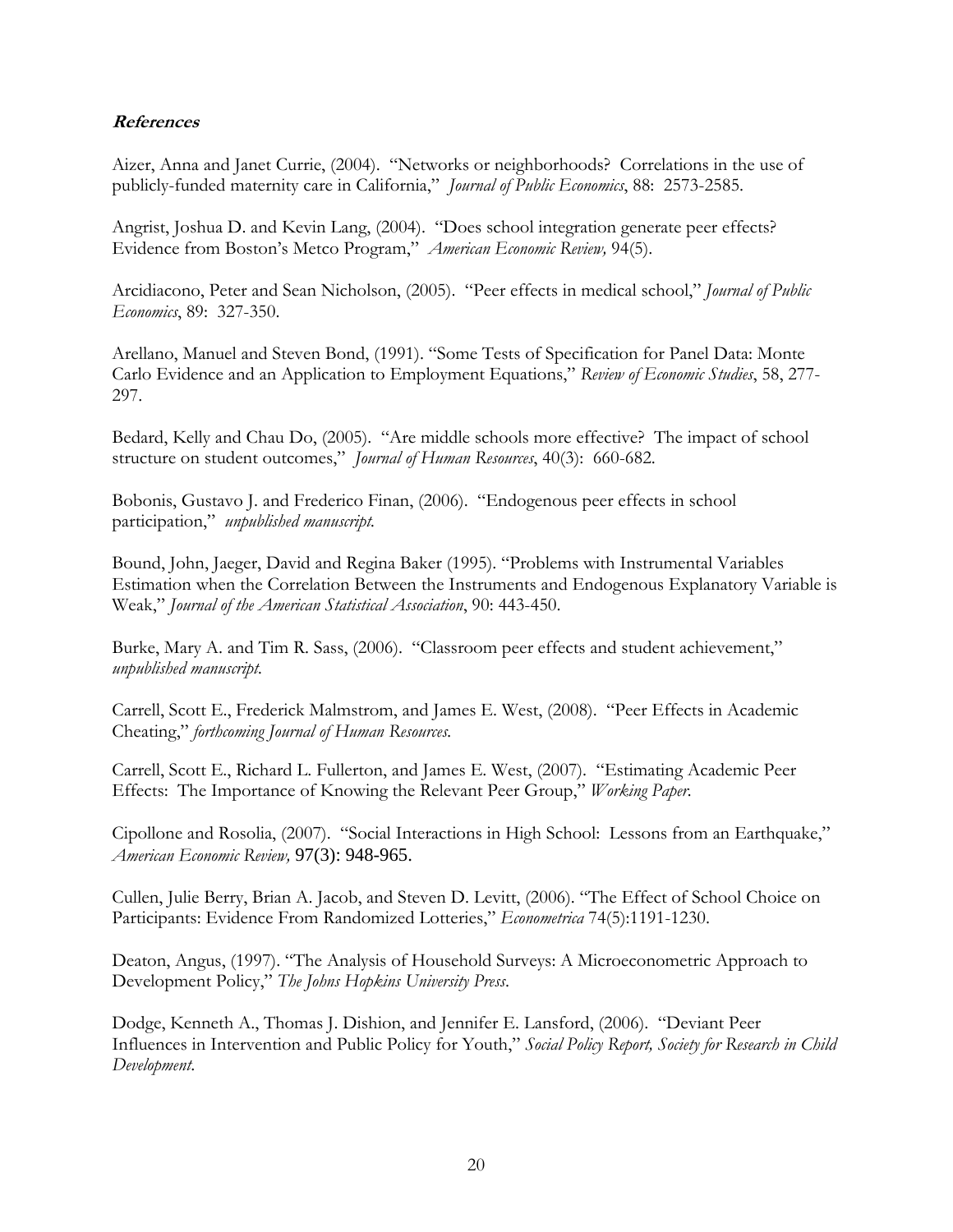Duflo, Esther and Emmanuel Saez, (2002). "The Role of Information and Social Interactions in Retirement Plan Decisions: Evidence from a Randomized Experiment," *Quarterly Journal of Economics* 118(3): 815-842.

Duncan, Greg J., Johanne Boisjoly, Michael Kremer, Dan M. Levy, and Jacque Eccles, (2005). "Peer Effects in Drug Use and Sex Among College Students," *Journal of Abnormal Child Psychology*, 33(3): 375-385.

Foster, Gigi, (2006). "It's Not Your Peers, and It's Not Your Friends: Some Progress Toward Understanding the Educational Peer Effect Mechanism," *Journal of Public Economics* 90: 1455-1475.

Gaviria, Alejandro and Steven Raphael, (2001). "School-based peer effects and juvenile behavior," *The Review of Economics and Statistics,* 83(2): 257-268.

Hanushek, Eric A., John F. Kain, Jacob M. Markman, and Steven G. Rivkin, (2003). "Does peer ability affect student achievement?" *Journal of Applied Econometricts* 18(5): 527-544*.* 

Hanushek, Eric A., John F. Kain, and Steven G. Rivkin, (2002). "Inferring Program Effects For Special Populations: Does Special Education Raise Achievement For Students With Disabilities?" Review of Economics and Statistics, 84(4): 584-599.

Hoxby, Caroline, (2000). "Peer Effects in the Classroom: Learning from Gender and Race Variation," NBER Working Paper 7867.

Kremer, Michael and Dan Levy, (2003). "Peer Effects and Alcohol Use Among College Students," NBER Working Paper 9876.

Lavy, Victor, Analia Schlosser, and M. Daniele Paserman (2007). "Inside the Black Box of Ability Peer Effects: Evidence from Variation in High and Low Achievers in the Classroom" unpublished manuscript.

Lefgren, Lars, (2004). "Educational Peer Effects and the Chicago Public Schools." *Journal of Urban Economics, 56(2): 169-191*.

Mas, Alexandre and Enrico Moretti, (2006). "Peers at work," *NBER Working Paper 12508.* 

Manski, Charles F., (1995). "Identification Problems in the Social Sciences," *Harvard University Press.* 

Mayer, Adalbert and Steven L. Puller, (2006). "The old boy (and girl) network: social network formation on university campuses," *forthcoming Journal of Public Economics.*

Sacerdote, Bruce, (2001). "Peer Effects with Random Assignment: Results for Dartmouth Roommates," *Quarterly Journal of Economics*, 116(2): 681-704.

Sacerdote, Bruce and David Marmaros, (2006). "How do Friendships Form?" *Quarterly Journal of Economics* 121(1): 79-119.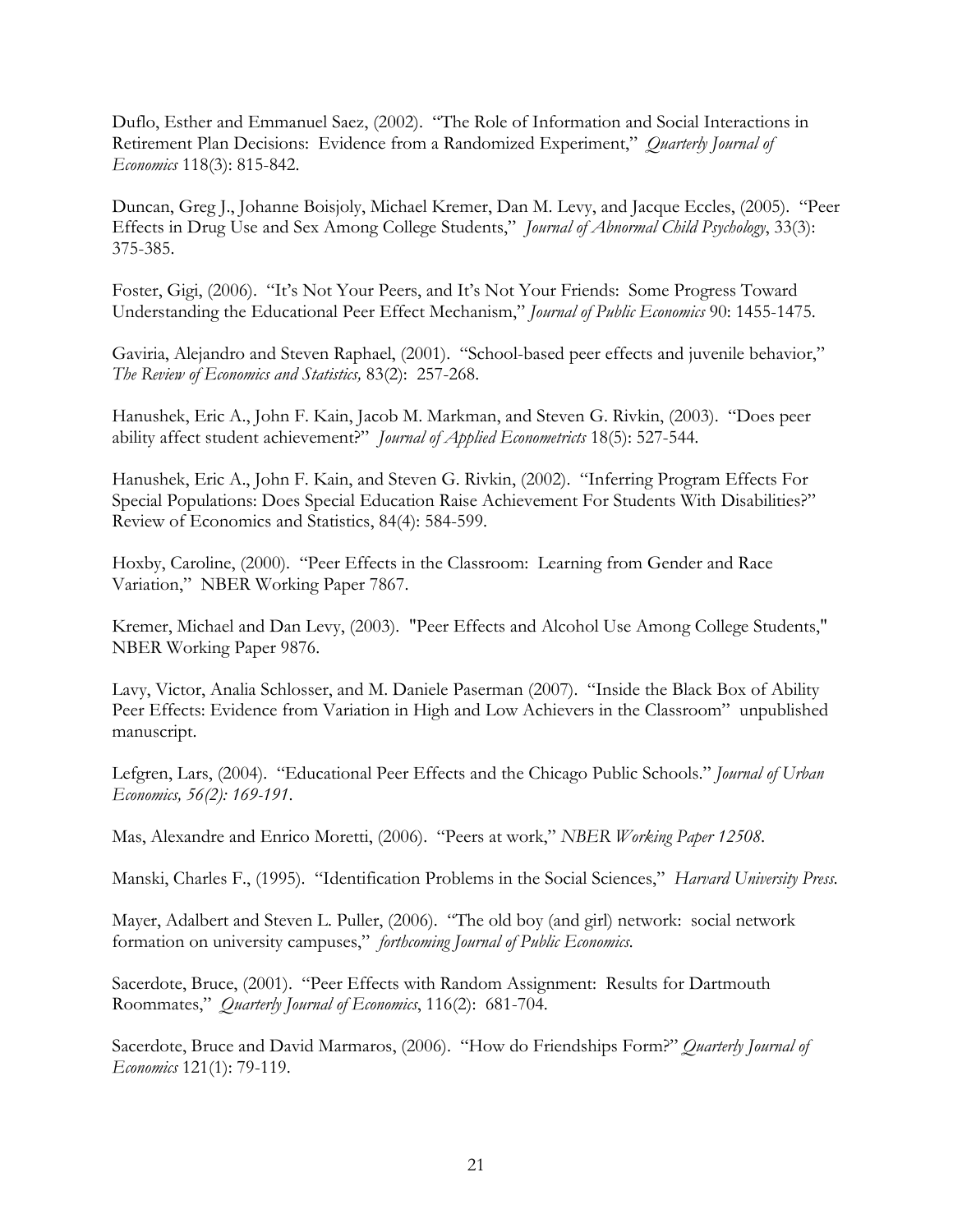Whitmore, Diane, (2005). "Resource and Peer Impacts on Girls' Academic Achievement: Evidence from a Randomized Experiment," *American Economic Review*, 95(2):199-203.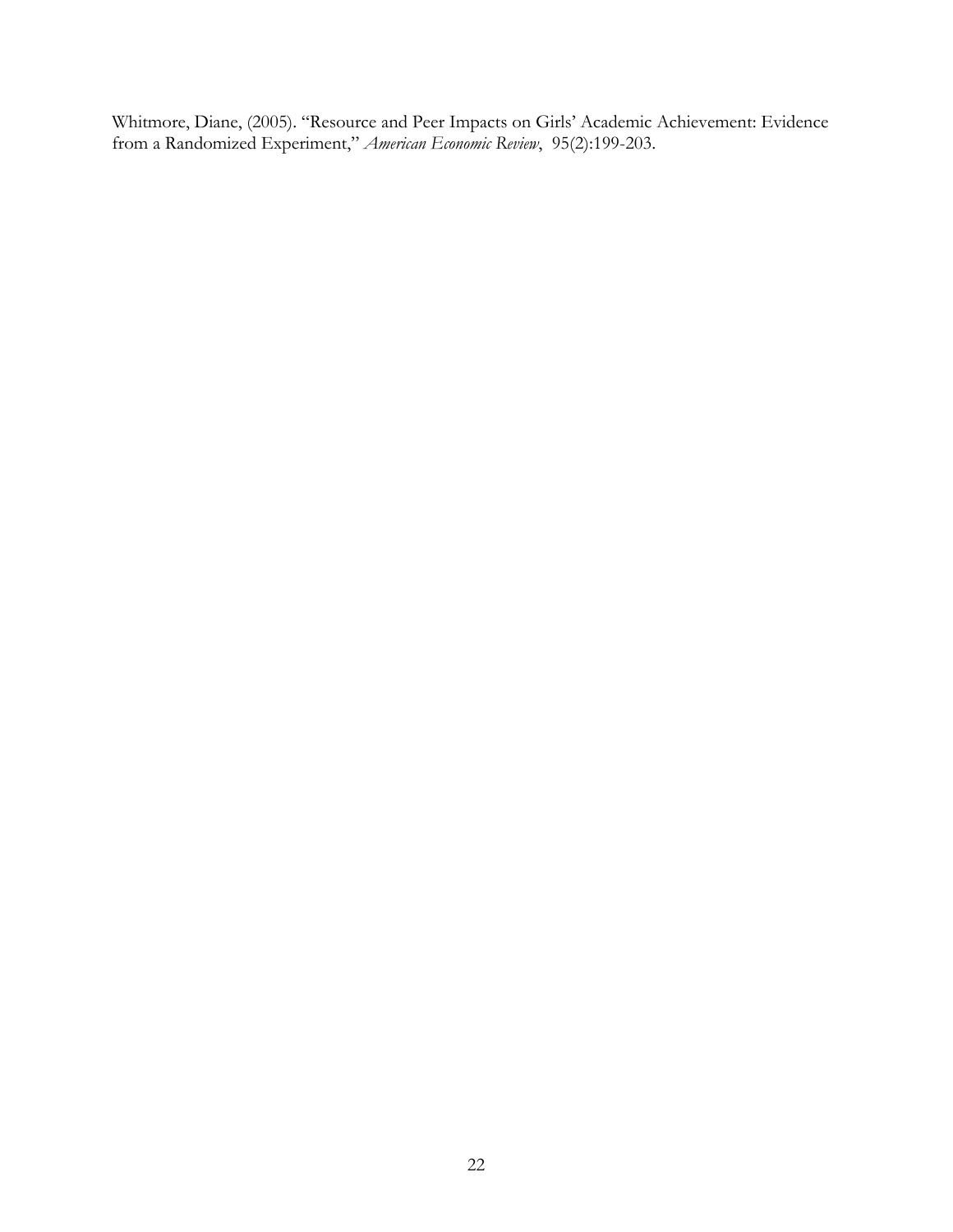|                                 | Average for     |                          | Average for all |
|---------------------------------|-----------------|--------------------------|-----------------|
| Variable (Survey)               | all adolescents | Variable                 | adolescents     |
| Age (School)                    | 15.00           | Self-Reported Health     | 2.09            |
|                                 | (1.71)          | Status (School)          | (0.94)          |
|                                 | $N = 85266$     |                          | $N = 814333$    |
| Black (School)                  | .19             | GPA (School)             | 2.86            |
|                                 | (.39)           |                          | (.79)           |
|                                 | $N = 85626$     |                          | $N = 54135$     |
| White (School)                  | .61             | $\#$ cigs per day (Home) | 4.30            |
|                                 | (.49)           |                          | (7.14)          |
|                                 | $N = 85626$     |                          | $N = 13555$     |
| Male (School)                   | .50             | Ever have sex (Home)     | 0.40            |
|                                 | (.50)           |                          | (0.49)          |
|                                 | $N = 84988$     |                          | $N = 33804$     |
| Mother's education <sup>1</sup> | .32             | # days drank last year   | 20.44           |
| (School)                        | (.47)           | (School)                 | (59.18)         |
|                                 | $N = 66815$     |                          | $N = 79824$     |
| Father's education <sup>1</sup> | .38             |                          |                 |
| (School)                        | (.49)           |                          |                 |
|                                 | $N = 54010$     |                          |                 |

Table 1A. Summary Statistics

Notes: Standard deviations in parentheses.

This table summarizes network information for the in-school and in-home samples. 1 Indicator for whether or not parent has a college education.

| Table TD. TWClage humbers of flictius in the network |            |                |                        |  |  |  |  |
|------------------------------------------------------|------------|----------------|------------------------|--|--|--|--|
|                                                      | Network    | Average Friend | Number of Observations |  |  |  |  |
|                                                      | Definition | Number         | with One or More       |  |  |  |  |
|                                                      |            |                | Nominated Friends      |  |  |  |  |
| In-Home                                              | Friends    | 1.27           | 21118                  |  |  |  |  |
|                                                      |            | (1.67)         |                        |  |  |  |  |
| In-Home                                              | Extended   | 4.53           | 21118                  |  |  |  |  |
|                                                      | Friends    | (8.97)         |                        |  |  |  |  |
| In-School                                            | Friends    | 3.91           | 66308                  |  |  |  |  |
|                                                      |            | (3.10)         |                        |  |  |  |  |
| In-School                                            | Extended   | 26.83          | 66308                  |  |  |  |  |
|                                                      | Friends    | (24.72)        |                        |  |  |  |  |

Table 1B. Average numbers of friends in the network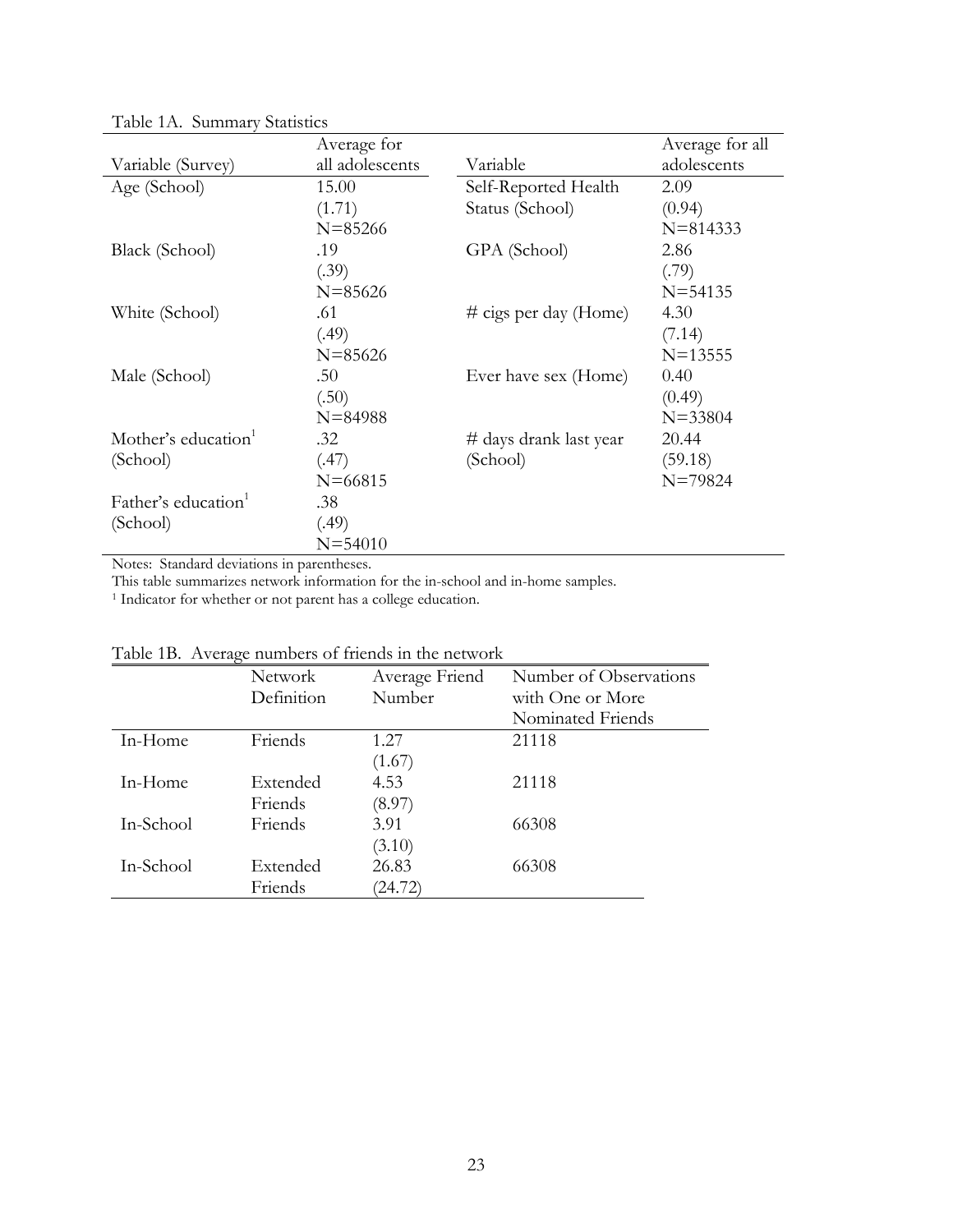|                         | <b>GPA</b>         |        |        | $# \text{ Cigs Per Day}$ |         |        | # Days Drank Last Year |          |         | Ever Have Sex?   |
|-------------------------|--------------------|--------|--------|--------------------------|---------|--------|------------------------|----------|---------|------------------|
|                         | (In-School Survey) |        |        | (In-Home Survey)         |         |        | (In-School Survey)     |          |         | (In-Home Survey) |
|                         | Mean               | Max    | Min    | Mean                     | Max     | Min    | Mean                   | Max      | Min     | Mean             |
| Friends                 | 2.91               | 3.39   | 2.36   | 4.13                     | 5.75    | 2.92   | 19.91                  | 63.51    | 3.37    | 0.40             |
|                         | (0.59)             | (0.64) | (0.76) | (6.37)                   | (8.83)  | (5.81) | (35.17)                | (99.01)  | (22.17) | (0.44)           |
| <b>Extended Friends</b> | 2.92               | 3.74   | 1.80   | 3.88                     | 8.14    | 1.75   | 20.52                  | 155.38   | 0.95    | 0.41             |
|                         | (0.46)             | (0.45) | (0.66) | (5.40)                   | (11.39) | (4.24) | (24.86)                | (137.64) | (13.05) | (0.40)           |
| School-Grade            | 2.84               | 3.99   | 1.14   | 3.52                     | 19.70   | 0.08   | 19.86                  | 339.87   | 0.18    | 0.38             |
| Cohort                  | (0.30)             | (0.08) | (0.30) | (2.25)                   | (17.68) | (0.81) | (10.56)                | (73.12)  | (7.91)  | (0.20)           |
|                         |                    |        |        |                          |         |        |                        |          |         |                  |

Table 1C: Peer Group Averages

Note: This table reports the mean and standard deviation for the mean, max and min of the network's behavior. Standard deviations are in parentheses.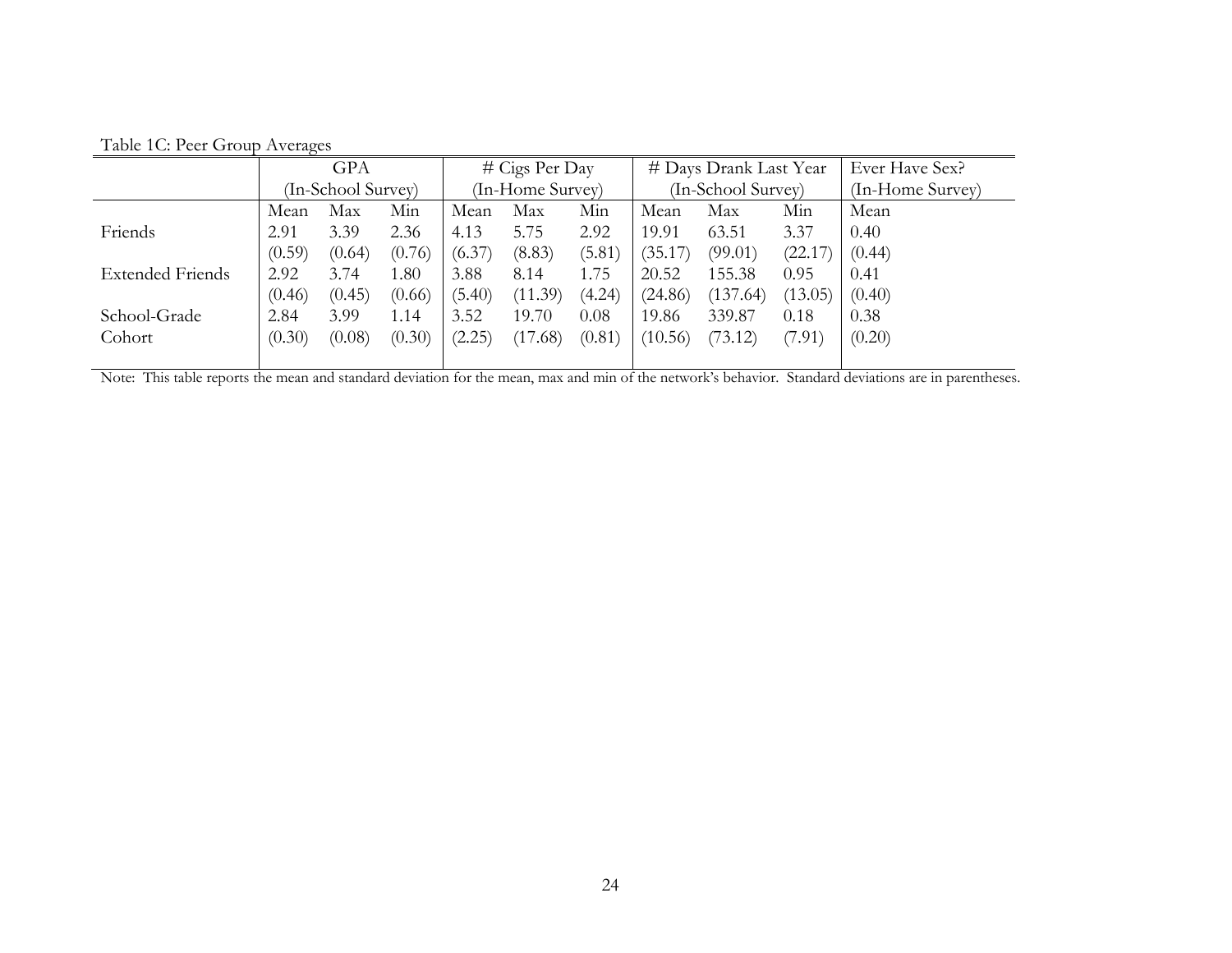|              | GPA     | Smoking  | Sex      | Drinking |
|--------------|---------|----------|----------|----------|
| Friends      | 182.31  | 1.46     | 4.39     | 19.01    |
|              | [0.000] | [0.2377] | [0.0145] | [0.000]  |
| Extended     | 170.85  | 9.61     | 2.61     | 14.00    |
| Friends      | [0.000] | [0.0001] | [0.0779] | [0.000]  |
| School-Grade | 12.81   | 4.66     | 1.54     | 0.08     |
| Cohorts      | [0.000] | [0.0112] | [0.2182] | [0.9210] |

Table 2. First-Stage Correlations.

Note: Each cell of this table reports the F-test and associated p-value in brackets of a test of the null that the excluded instruments from our IV regressions are significant in the first state regressions. All regressions include all of the exogenous covariates from the main regression equation.

| Table 3. Average Peer Effects        |         |                                          |               |         |           |           |          |           |
|--------------------------------------|---------|------------------------------------------|---------------|---------|-----------|-----------|----------|-----------|
|                                      | $[1]$   | $[2]$                                    | $[3]$         | $[4]$   | $[5]$     | [6]       | $[7]$    | [8]       |
|                                      | GPA     |                                          | Smoking       |         | Sex       |           | Drinking |           |
|                                      | School  | $IV +$                                   | School        | $IV +$  | School    | $IV +$    | School   | $IV +$    |
|                                      | FE      | School                                   | FE            | School  | FE        | School    | FE       | School    |
|                                      |         | FE                                       |               | FE      |           | FE        |          | FE        |
|                                      |         | Network Definition: Friends              |               |         |           |           |          |           |
| Peer                                 | 0.46    | 0.83                                     | 0.17          | 0.37    | 0.26      | 0.26      | 0.26     | 0.64      |
| Ave.                                 | [37.13] | [21.66]                                  | [2.60]        | [1.37]  | [6.35]    | [1.17]    | [15.74]  | [3.92]    |
| R <sub>2</sub>                       | 0.2961  | 0.2565                                   | 0.1341        | 0.2549  | 0.2200    | 0.1566    | 0.0797   | 0.0353    |
| $J-Test1$                            |         | 0.765                                    |               | 1.57    |           | 0.589     |          | 0.032     |
|                                      |         | (0.382)                                  |               | (0.210) |           | (0.443)   |          | (0.858)   |
| $NT^2$                               | 25934   | 24938                                    | 743           | 654     | 2750      | 2354      | 37918    | 35906     |
| Network Definition: Extended Friends |         |                                          |               |         |           |           |          |           |
| Peer                                 | 0.61    | 0.91                                     | 0.13          | 8.42    | 0.28      | 0.72      | 0.39     | 0.82      |
| Ave.                                 | [28.26] | [21.69]                                  | [1.66]        | [0.38]  | [5.46]    | [3.06]    | [16.68]  | [6.10]    |
| R2                                   | 0.2853  | 0.2772                                   | 0.1194        | 0.0000  | 0.2166    | 0.1739    | 0.0814   | 0.0554    |
| $J-Test1$                            |         | 2.620                                    |               | 0.418   |           | 0.686     |          | 0.499     |
|                                      |         | (0.106)                                  |               | (0.518) |           | (0.408)   |          | (0.480)   |
| $NT^2$                               | 26740   | 26532                                    | 824           | 744     | 2751      | 2450      | 38015    | 37551     |
|                                      |         | Network Definition: School-Grade Cohorts |               |         |           |           |          |           |
| Peer                                 | 0.41    | 0.08                                     | $-0.34$       | 1.10    | $-0.12$   | $-0.08$   | 0.12     | $-1.94$   |
| Ave.                                 | [8.04]  | [0.45]                                   | $[-2.96]$     | [2.71]  | $[-1.25]$ | $[-0.09]$ | [1.38]   | $[-0.27]$ |
| R2                                   | 0.2102  | 0.2112                                   | 0.1018        | 0.0408  | 0.1810    | 0.1955    | 0.0598   | 0.0375    |
| $J-Test^1$                           |         | 0.005                                    | $\frac{1}{2}$ | 35.309  | $\equiv$  | 1.868     |          | 2.386     |
|                                      |         | (0.943)                                  |               | (0.000) |           | (0.172)   |          | (0.122)   |
| $NT^2$                               | 32419   | 32419                                    | 3174          | 3161    | 8192      | 8159      | 46275    | 35906     |
| Survey                               | School  | School                                   | Home          | Home    | Home      | Home      | School   | School    |

Table 3. Average Peer Effects

Notes: All regressions include grade and, when appropriate, gender dummies. t-statistics are in brackets. All standard errors adjust for clustering on schools. All regressions include controls for health status as well as race dummies and parental education.

 $1$  p-values are in parentheses.<br> $2$  Refers to individual-time observations.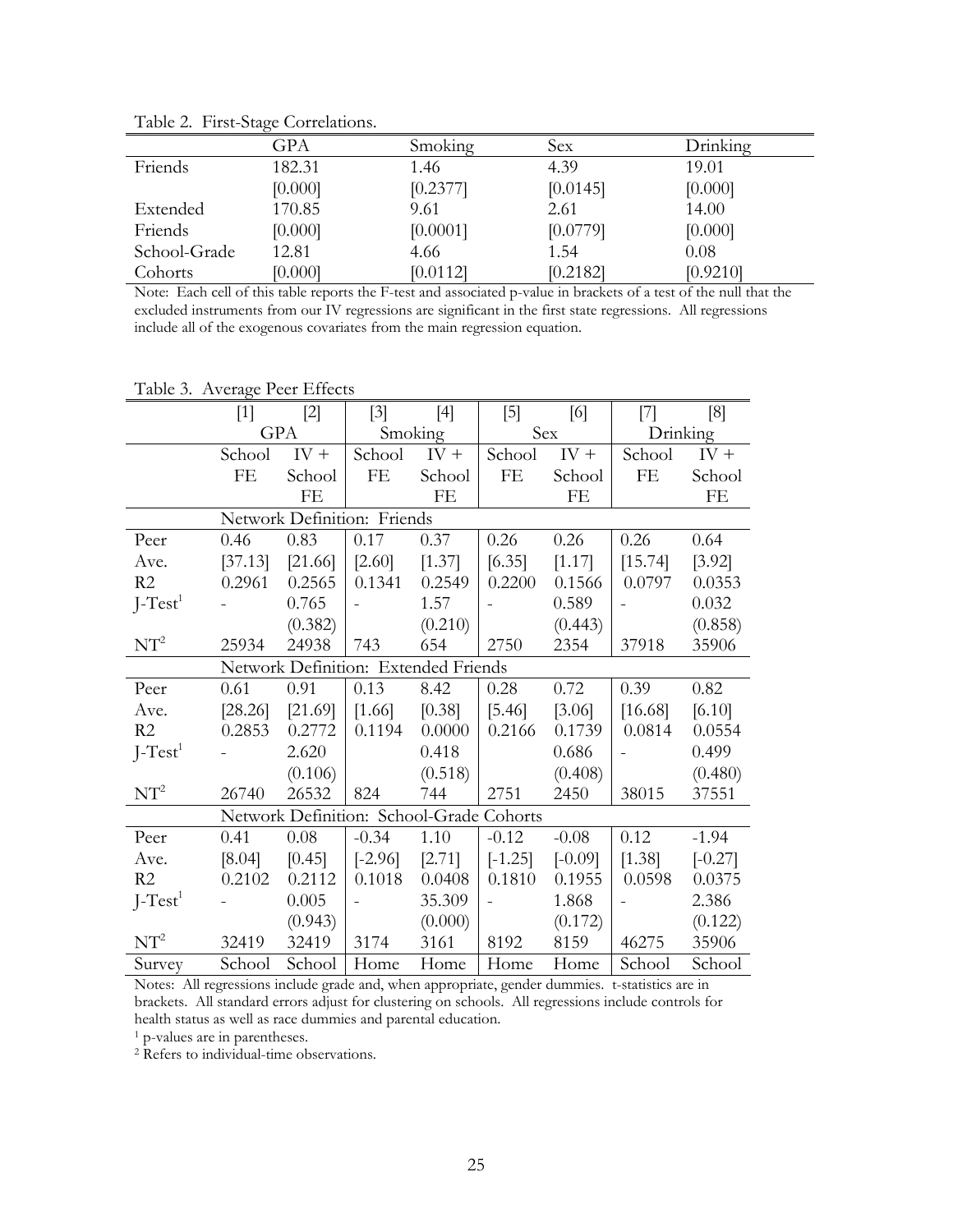

Figure 1. Within-individual variation in GPA, Sex, Smoking

Note: We are unable to provide similar plots for the drinking variable because we require two years of data to calculate the densities. The drinking variable is found in the In-School survey but not in the In-Home survey; it is therefore only available for one year. In contrast, information on GPA, smoking and sexual behavior is available in the two waves of the In-Home survey. This enables us to look at within-individual variation.